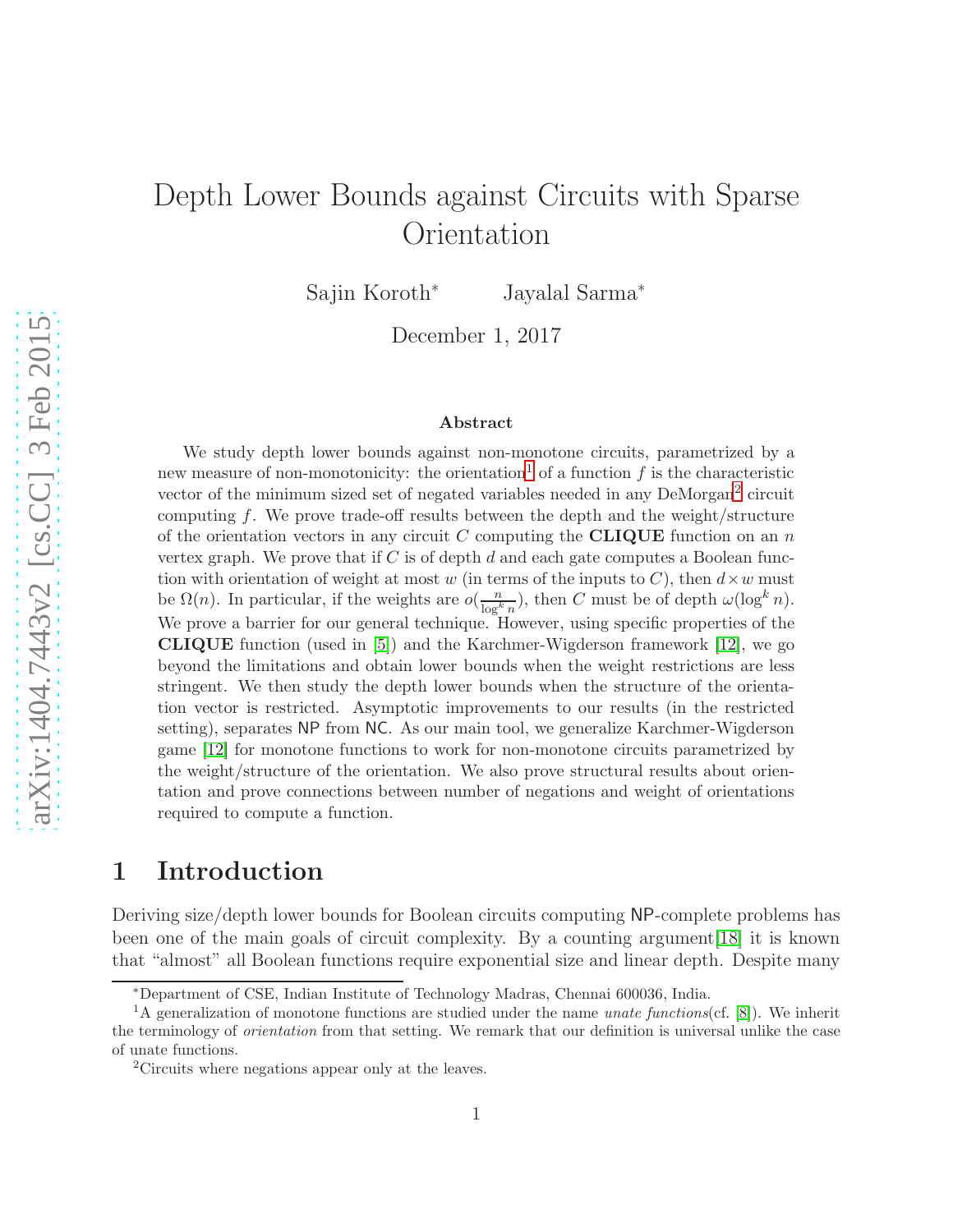efforts the best known lower bound against an explicit function computed by general circuits is still a constant multiple of the number of inputs [\[9\]](#page-16-3). And the best known depth lower bound for an explicit function against general circuits of bounded fan-in is (derived from formula size lower bound due to H $\alpha$ stad [\[19\]](#page-17-1)) less than  $3 \log n$ . Attempts to prove size lower bounds against constant depth circuits has yielded useful results (see survey [\[1,](#page-15-0) [2\]](#page-15-1) and textbook [\[11\]](#page-16-4)).

Notable progress has been made in proving lower bounds against monotone circuits. Monotone circuits are circuits without negtions gates. Such circuits can only compute monotone functions. Montone functions are Boolean functions whose value does not decrease when input bits are changed from 0 to 1. Razborov [\[16\]](#page-16-5) proved a super-polynomial size lower bound against monotone circuits computing the CLIQUE function which is NP-hard. This was further strengthened to an exponential lower bound by Alon and Boppana [\[3\]](#page-16-6). A super polynomial lower bound is known [\[17\]](#page-16-7) also against monotone circuits computing PMATCH problem. Since **PMATCH** is known to be in  $P$  [\[6\]](#page-16-8) it has polynomial size circuits. Thus it shows that non-monotonocity is helpful in reducing size even when the function computed is monotone.

Moving in the direction of non-monotonicity, Amano and Maruoka [\[5\]](#page-16-0) established a superpolynomial lower bound against circuits computing the CLIQUE function with at most 1  $\frac{1}{6}$  log log n negations. A chasm was already known at the log n negations; Fisher [\[7\]](#page-16-9) proved that any circuit of polynomial size can be converted to a circuit of polynomial size that has only  $\log n$  negations. In particular, this implies that if we are able to extend the technique of lower bounds to work against circuits having  $\log n$  negations, then it separates P from NP. Jukna [\[10\]](#page-16-10) further tightened the gap for explicit multi-output functions by establishing a super-polynomial size lower bound against circuits with at most  $\log n-16 \log \log n$  negations.

It is known [\[15\]](#page-16-11) that both **CLIQUE** function and **PMATCH** function on *n*-vertex graphs require  $\Omega(n)$  depth when computed by bounded fan-in monotone circuits. Thus, non-monotonicity is useful in the depth restricted setting also, as **PMATCH** is known to be in non-uniform  $NC^2$  [\[13\]](#page-16-12). A main technique involved in the monotone depth lower bound for PMATCH [\[15\]](#page-16-11) is a characterization of circuit depth using a communication game defined between two players. Raz and Wigderson [\[14\]](#page-16-13) used this framework to obtain a lower bound of  $\Omega(n^2)$  on the number of negations at the leaves for any  $O(\log n)$  depth DeMorgan circuit solving the  $s-t$  connectivity problem. However, we do not know<sup>3</sup> any depth lower bound which uses Karchmer Wigderson framework against circuits where there are negations at arbitrary locations.

### 1.1 Our Results

We study an alternative way of limiting the non-monotonicity in the circuit. To arrive at our restriction, we define a new measure called *orientation* of a Boolean function.

<sup>3</sup> Indeed, size lower bounds against bounded fan-in circuits in the presence of negations [\[5\]](#page-16-0) also imply depth lower bounds against them. In particular, [\[5\]](#page-16-0) implies that any circuit with  $\frac{1}{6} \log \log n$  negation gates computing  $\text{CLIQUE}(n, (\log n)^{\sqrt{\log n}})$  requires depth  $\Omega((\log n)^{\sqrt{\log n}})$ .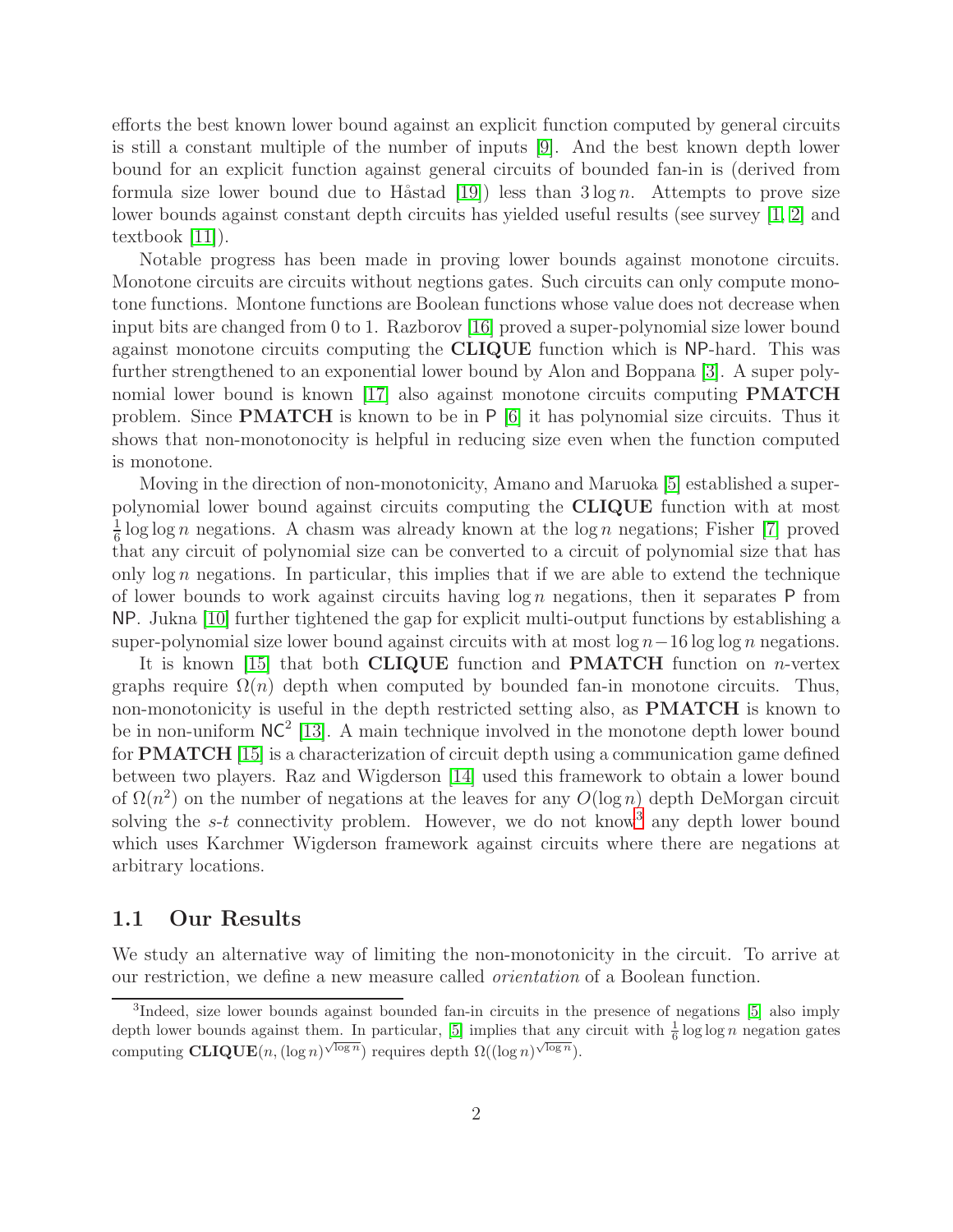**Definition 1.** *A Boolean function*  $f: \{0,1\}^n \to \{0,1\}$  *is said to have* orientation  $\beta \in \{0,1\}^n$ *if there is a monotone Boolean function*  $h: \{0,1\}^{2n} \to \{0,1\}$  *such that* :  $\forall x \in \{0,1\}^n$ ,  $f(x) =$  $h(x,(x \oplus \beta)).$ 

If  $f$  is a monotone Boolean function, from the above definition it is clear that all-0's vector is an orientation of f. The *weight of an orientation* is simply the number of 1's in  $\beta$ , and can be thought of as a parameter indicating how "close"  $f$  is to a monotone function. Note that for any DeMorgan circuit computing  $f$ , the characteristic vector of negated input indices form an orientation vector of the function  $f$ . Because replacing the negated input variables with fresh variables results of a DeMorgan circuit results in a monotone circuit.

The definition can be extended to circuits as well. We consider circuits where the function computed at each gate can be non-monotone. But each gate computes a function whose orientation (with respect to the in inputs of the circuits) must be of limited weight. We say a circuit  $C$  is weight  $w$  oriented if every internal gate of  $C$  computes a function which has an orientation  $\beta$  with  $|\beta| \leq w$ . The weight restriction on a circuit thus defined is a semantic restriction as we are only limiting the weight of orientation of the functions computed at sub-circuits of C. But we do not place any restriction on how (especially interms of actual negation gates) the functions at sub-circuits are computed in  $C$ . We prove the following theorem which presents a depth vs weight trade-off for weight restricted circuits.

<span id="page-2-0"></span>**Theorem 1.** *If* C *is a Boolean circuit of depth d and weight of the orientation* w  $(w > 0)$ , *computing* CLIQUE *then,*  $d \times w$  *must be*  $\Omega(n)$ *.* 

In particular, if the weights are  $o(\frac{n}{\log k})$  $\frac{n}{\log^k n}$ , the **CLIQUE** function requires  $\omega(\log^k n)$  depth. By contrast, any circuit computing CLIQUE has weight of the orientation at each gate at most  $n^2$ . We prove the above theorem by extending the Karchmer-Wigderson framework for monotone circuit depth to the case of non-monotone circuits which are "sparsely oriented". The proof depends critcally on the route to monotone depth via Karchmer-Wigderson games. This is because it is unclear how to directly simulate weight w-restricted circuit model using a monotone circuit for  $w > 0$ . We remark that the above theorem applies even to circuits computing PMATCH.

The difficulty in extending the above lower bound to more general lower bounds is the potential presence of gates computing "densely" oriented functions. In this context, we explore the usefulness of gates with non-zero orientation in a circuit. We argue that allowing even a constant number of non-zero (but "dense") weight of orientation gates can make the circuit more powerful in the limited depth setting. In particular, we show (see Theorem [11\)](#page-10-0) that:

Theorem 2. *There exists a monotone Boolean function* f *which cannot be computed by poly-log depth monotone circuits, but there is a poly-log depth circuit computing* f *such that there are at most two internal gates whose weight of orientation is non-zero.*

We note that the function in Theorem [11](#page-10-0) is derived as a restriction from the non-uniform NC<sup>2</sup> circuit computing PMATCH and hence is *not explicit*. The above theorem indicates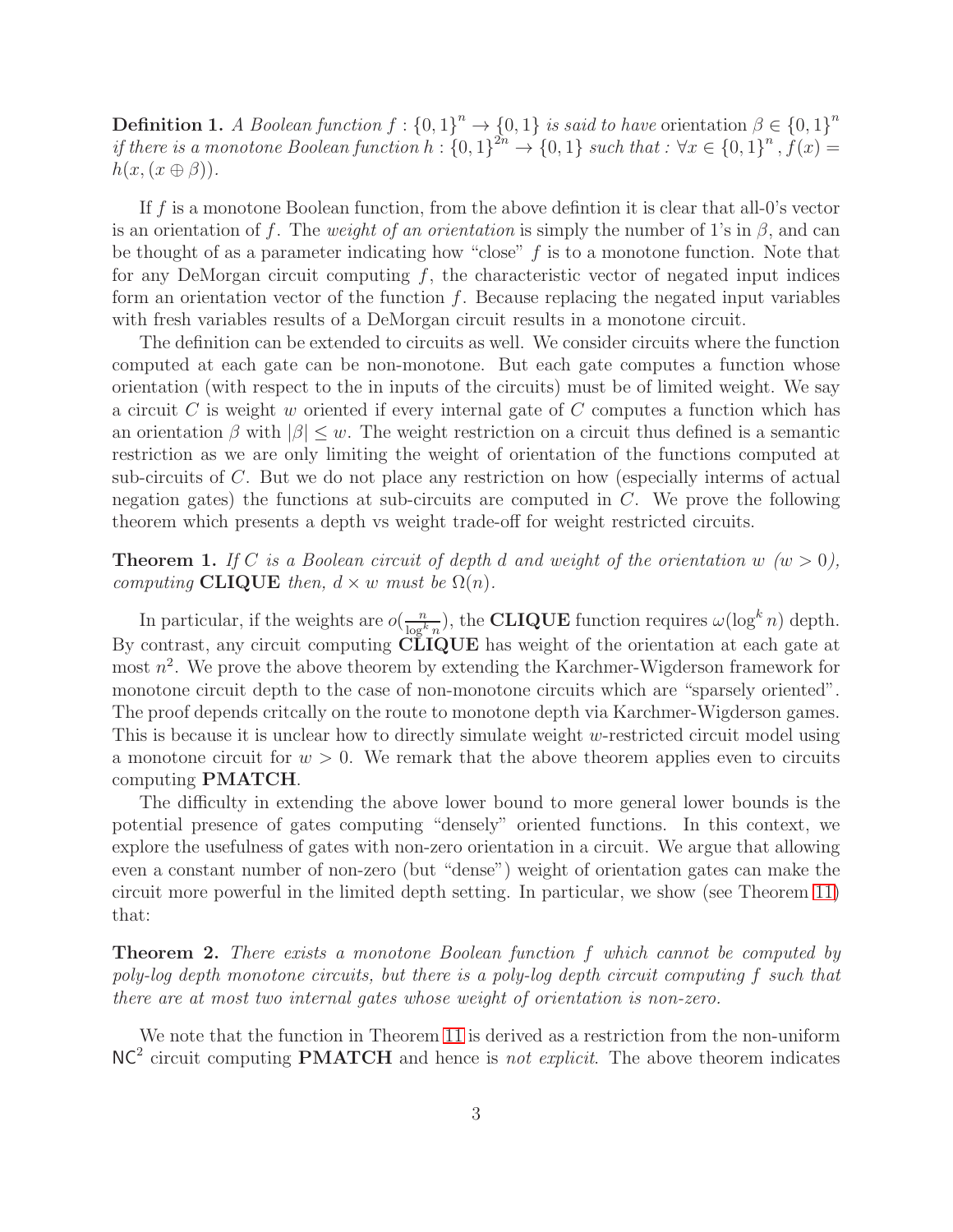that the densely oriented gates are indeed useful, and that Theorem [1](#page-2-0) cannot be improved in terms of the number of densely oriented gates it can handle, without using specific properties about the function (for example, CLIQUE) being computed.

Going beyond the above limitation, we exploit the known properties of the CLIQUE function and use the generalized Karchmer-Wigderson games to prove lower bounds against circuits with less stringent weight restrictions (in particular, we can restrict the weight restrictions to only negation gates and their inputs)

<span id="page-3-2"></span>**Theorem 3.** For any circuit family  $\mathcal{C} = \{C_m\}$  (where  $m = \binom{n}{2}$ )  $\binom{n}{2}$ ) computing  $\mathbf{CLIQUE}(n,n^{\frac{1}{6\alpha}})$ *with*  $\ell + k$  *negation gates, where*  $\ell \leq 1/6 \log \log n$ ,  $\alpha = 2^{\ell+1} - 1$ , at least k negation gates are *computing functions which are sensitive only on w inputs*<sup>4</sup> *with*  $kw \leq \frac{n}{8}$ 8 *and the remaining* l negations compute functions of arbitrary orientation:  $\textbf{Depth}(C_m)\geq n^{\frac{1}{2^{\ell+8}}}$ 

This theorem implies that **CLIQUE** cannot be computed by circuits with depth  $n^{o(1)}$ even if we allow some constant number of gates to have non-zero (even dense) orientation thus going beyond the earlier hurdle presented for PMATCH. We remark that the above theorem also generalizes the case of circuits with negations at the leaves  $(\ell = 0, \text{ and } w = 1)$ .

It gives hope that by using properties of CLIQUE (like hardness of approximation [\[4\]](#page-16-14) used by [\[5\]](#page-16-0)) one can possibly push the technique further.

<span id="page-3-1"></span>We also explore the question of the number of densely oriented gates that are required in an optimal depth circuit. We establish the following connection to the number of negations in the circuit.

Theorem 4. *For any circuit* C *with* t *negations, there is a circuit* C ′ *computing the same function such that*  $\textbf{Size}(C') \leq 2^t \times (\textbf{Size}(C) + 2^t) + 2^t$ , and there are at most  $2^{t-1}(t+2) - 1$ *internal gates whose orientation is a non-zero vector.*

<span id="page-3-3"></span>Next we study circuits where the structure of the orientation is restricted. The restriction is on the number of vertices of the input graph involved in edges indexed by the orientation vector of the function.

Theorem 5. *If* C *is a circuit computing the* CLIQUE *function and for each gate* g *of* C*, the number of vertices of the input graph involved in edges indexed by*  $\beta_q$  *(the orientation*) *vector of gate g) is at most* w, then  $d \times w$  *must be*  $\Omega(\frac{n}{\log n})$ *.* 

We also study a sub-class of the above circuits for which we prove better lower bounds. A circuit is said to be of *uniform orientation* if there exists a single orientation vector  $\beta \in \{0,1\}^n$  such that every gate in it computes a function for which  $\beta$  is an orientation vector.

<span id="page-3-0"></span>Theorem 6. *Let* C *be a circuit computing the* CLIQUE *function, with uniform orientation*  $\beta \in \{0,1\}^n$  such that there is a subset of vertices U,  $|U| \geq \log^{k+\epsilon} n$  for which  $\beta_e = 0$  for all *edges* e *within* U, then C must have depth  $\omega(\log^k n)$ .

<sup>&</sup>lt;sup>4</sup>i.e., the weight of orientation of the function computed at their input plus orientation of the function computed at their output is at most  $w$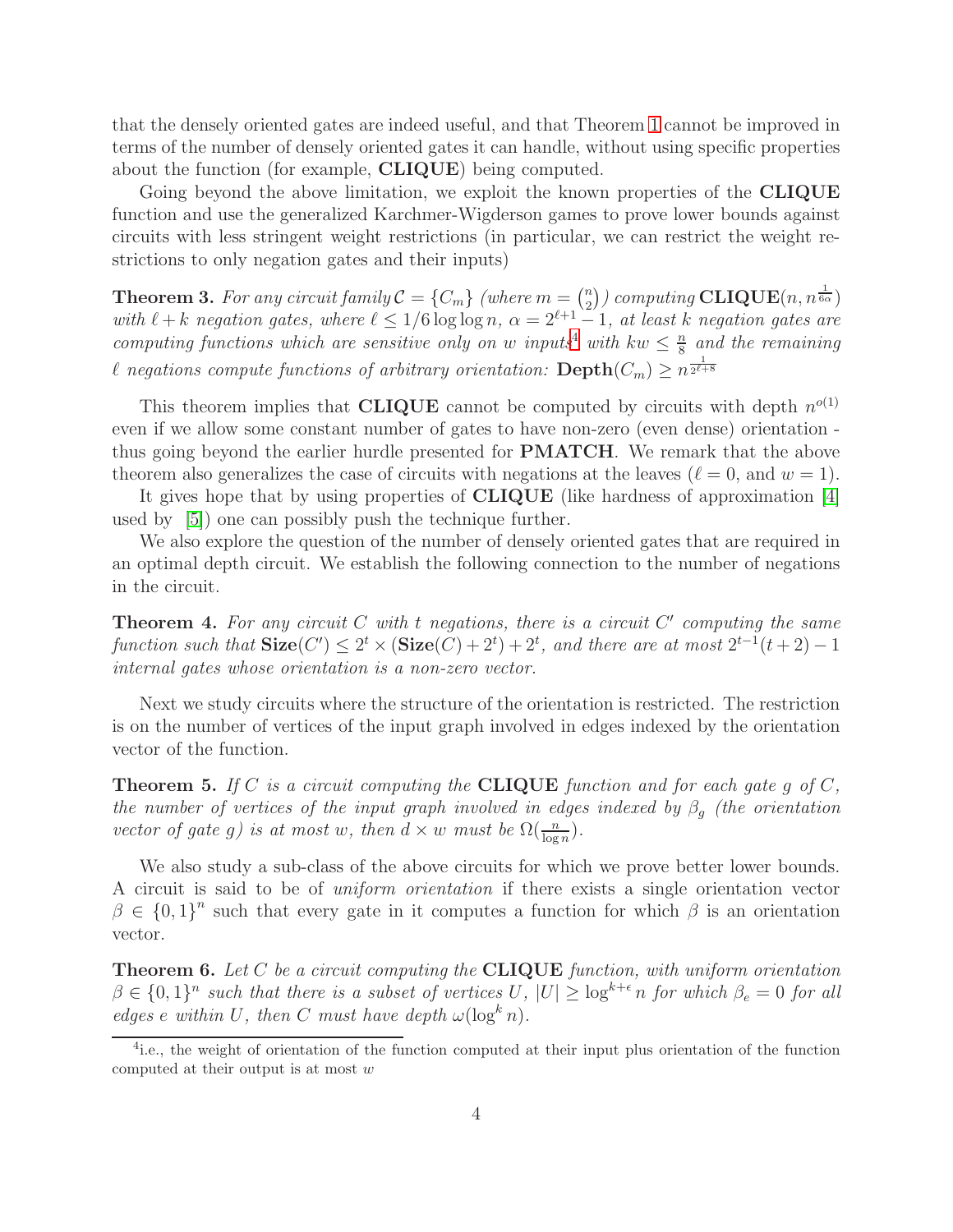We remark that a DeMorgan circuit has an orientation of weight exactly equal to the number of negated variables. However, this result is incomparable with that of [\[14\]](#page-16-13) against DeMorgan circuits for two reasons : (1) this is for the **CLIQUE** function. (2) the lower bounds and the class of circuits are different.

<span id="page-4-0"></span>In contrast to the above theorem, we show that an arbitrary circuit can be transformed into one having our structural restriction on the orientation with  $|U| = O(\log^k n)$ .

Theorem 7. *If there is a circuit* C *computing* CLIQUE *with depth* d *then for any set of*  $c \log^k n$  vertices U, there is an equivalent circuit C' of depth  $d + c \log^k n$  with orientation  $\beta$ *such that none of the edges*  $e(u, v)$ ,  $u, v \in U$  *has*  $\beta_{e(u,v)} = 1$ .

Thus if either Theorem [6](#page-3-0) is extended to  $|U| = \Omega(\log^k n)$  or the transformation in Theo-rem [7](#page-4-0) can be modified to give  $|U| = O(\log^{k+\epsilon} n)$  for some constant  $\epsilon > 0$ , then a depth lower bound for **CLIQUE** function against general circuits of depth  $O(\log^k n)$  will be implied.

## 2 Preliminaries

For  $x, y \in \{0, 1\}^n$ ,  $x \leq y$  if and only if for all  $i \in [n]$ ,  $x_i \leq y_i$ . A Boolean function f is said to be monotone if for all  $x \leq y$ ,  $f(x) \leq f(y)$ . In other words value of a monotone function does not decrease when input bits are changed from 0 to 1.

For a set U, we denote by  $\binom{U}{2}$  $\binom{U}{2}$  the set  $\{\{u, v\} | u, v \in U\}$ . In an undirected graph  $G =$  $(V, E)$ , a clique is a set  $S \subseteq V$  such that  $\binom{S}{2}$  $\binom{S}{2} \subseteq E(G)$ . **CLIQUE** $(n, k)$  is a Boolean function  $f: \{0,1\}^{n \choose 2} \rightarrow \{0,1\}$  such that for any  $x \in \{0,1\}^{n \choose 2}$ ,  $f(x) = 1$  if  $G_x$ , the undirected graph represented by the undirected adjacency matrix x has a clique of size k. CLIQUE $(n, k)$ is a monotone function as adding edges (equivalent to turning 0 to 1 in adjacency matrix) cannot remove a k-clique, if one already exists. By CLIQUE, we denote  $CLIQUE(n, \frac{n}{2})$ . A perfect matching of an undirected graph  $G = (V, E)$  is a  $M \subseteq E(G)$  such that no two edges in M share an end vertex and it is such that every vertex  $v \in V$  is contained as an end vertex of some edge in M. Corresponding Boolean function  $\textbf{PMATCH}: \{0, 1\}^{n \choose 2} \rightarrow \{0, 1\}$ is defined as **PMATCH** $(x) = 1$  if  $G_x$  contains a perfect matching. Note that **PMATCH** is also a monotone function.

A circuit is a directed acyclic graph whose internal nodes are labeled with ∧, ∨ and gates, and leaf nodes are labeled with inputs. The function computed by the circuit is the function computed by a designated "root" node. All our circuits are of bounded fan-in. The depth of a circuit C, denoted by  $\mathbf{Depth}(C)$  is the length of the longest path from root to any leaf, and  $\text{Depth}(f)$  denotes the minimum possible depth of a circuit computing f. By  $\text{Depth}_t(f)$  we denote the minimum possible depth of a circuit computing f with at most  $t$  negations. Size of a circuit is simply the number of internal gates in the circuit, and is denoted by  $\textbf{Size}(C)$ .  $\textbf{Size}(f)$ ,  $\textbf{Size}_t(f)$  are defined analogous to  $\textbf{Depth}(f)$ ,  $\textbf{Depth}_t(f)$ respectively. We refer the reader to a standard textbook (cf. [\[20\]](#page-17-2)) for more details.

We now review the Karchmer-Wigderson games and the related lower bound framework. The technique is a strong connection between circuit depth and communication complexity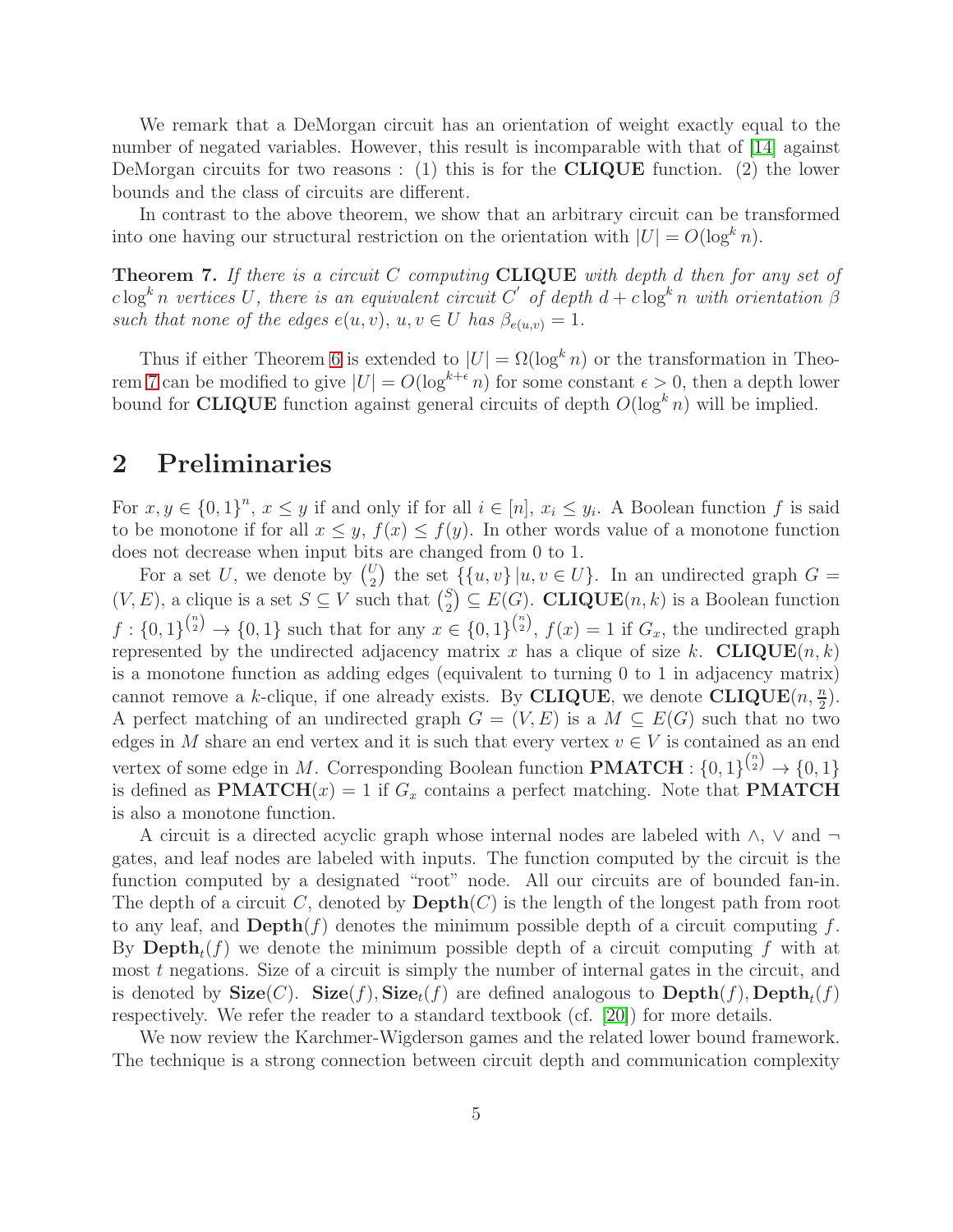of a specific two player game where the players say Alice and Bob are given inputs  $x \in f^{-1}(1)$ and  $y \in f^{-1}(0)$ , respectively. In the case of general circuits, the game is denoted by  $KW(f)$ and the goal is to find an index i such that  $x_i \neq y_i$ . In the case of monotone circuits, the game is denoted by  $KW^+(f)$  and the goal is to find an index i such that  $x_i = 1$  and  $y_i = 0$ . Since monotone circuits compute monotone functions  $KW^+(f)$  defined only for monotone Boolean functions f. We abuse the notation and use  $KW(f)$  and  $KW^+(f)$  to denote the number of bits exchanged in the worst case for the best protocol solving the corresponding communication game. Karchmer and Wigderson [\[12\]](#page-16-1) proved that for any function f best possible depth any circuit computing f, denoted by  $\text{Depth}(f)$  is equal to  $KW(f)$ . And for any monotone function f the best possible depth of any monotone circuit computing f, denoted by  $\text{Depth}^+(f)$  is equal to  $KW^+(f)$ . Raz and Wigderson [\[15\]](#page-16-11) showed that  $KW^{\dagger}(\text{CLIQUE})$  and  $KW^{\dagger}(\text{PMATCH})$  are both  $\Omega(n)$ .

#### 2.1 Characterization of Orientation

We recall the definition of orientation : a function  $f: \{0,1\}^n \to \{0,1\}$  is said to have *orientation*  $\beta \in \{0,1\}^n$  if there is a monotone function  $h: \{0,1\}^{2n} \to \{0,1\}$  such that :  $\forall x \in \{0,1\}^n$ ,  $f(x) = h(x, (x \oplus \beta))$ . Thus, if  $\beta \in \{0,1\}^n$  is an orientation for a function f, then any  $\beta' \geq \beta$  is also an orientation for f by definition of orientation. This is because one can interpret orientation vector  $\beta$  as an advice containing negation of a subset variables so that f can be written as a monotone function of the input along with the negated variables in  $\beta$ . Hence for any superset of these negated variables  $(\beta' > \beta)$  it would still be possible to write f as a monotone function of the input and negated variables in  $\beta$  alone.

We first show that any function  $f(x)$  can be written in the form of definition as an  $h(x, x \oplus \beta)$  for a monotone function h. Let C be any circuit computing f. Convert C into a DeMorgan circuit  $C'$  by pushing down the negations via repeated applications of De-Morgan's law. In C' replace every  $\bar{x}_i$  with a new variable  $y_i$  for every  $i \in [n]$ . Thus C' on inputs  $x, y$  is a monotone function. Since there are n input variables at most n  $y_i$ 's are needed. Let  $h = C'(x_1, \ldots, x_n, y_1, \ldots, y_n)$  be the monotone function computed by C' after replacing the negated inputs by fresh variables. Clearly h satisfies the required form with β defined as  $\beta_i = 1$  if and only if  $\bar{x_i}$  appears in C'. Now if the function f has such a form, take any monotone circuit  $C_h$  computing h. Replace all the inputs  $x_i \oplus \beta_i$  where  $\beta_i = 1$ with  $\bar{x}_i$  and all the inputs  $x_i \oplus \beta_i$  where  $\beta_i = 0$  with  $x_i$  in  $C_h$ . Thus we get a circuit  $C''$ computing f, which is De-Morgan and has negations only on variables where  $\beta_i = 1$ . Thus for any function f whose orientation is  $\beta$ , there is a circuit C of uniform orientation  $\beta$ . This is because a sub-circuit rooted at any gate of  $C''$  is also a De-Morgan circuit and has negated variables which are a subset of negated variables in  $C''$ .

<span id="page-5-0"></span>We now establish that orientation is a well-defined measure. We prove a sufficient condition for the  $\beta_i$  to be 1 in any orientation for a function f.

**Proposition 8.** For any function f, if there exists a pair  $(u, v)$  such that  $u_i = 0, v_i = 1$ ,  $u_{[n]\setminus\{i\}} = v_{[n]\setminus\{i\}}$  and  $f(u) = 1, f(v) = 0$  then any orientation  $\beta$  of the function must have  $\beta_i = 1$ .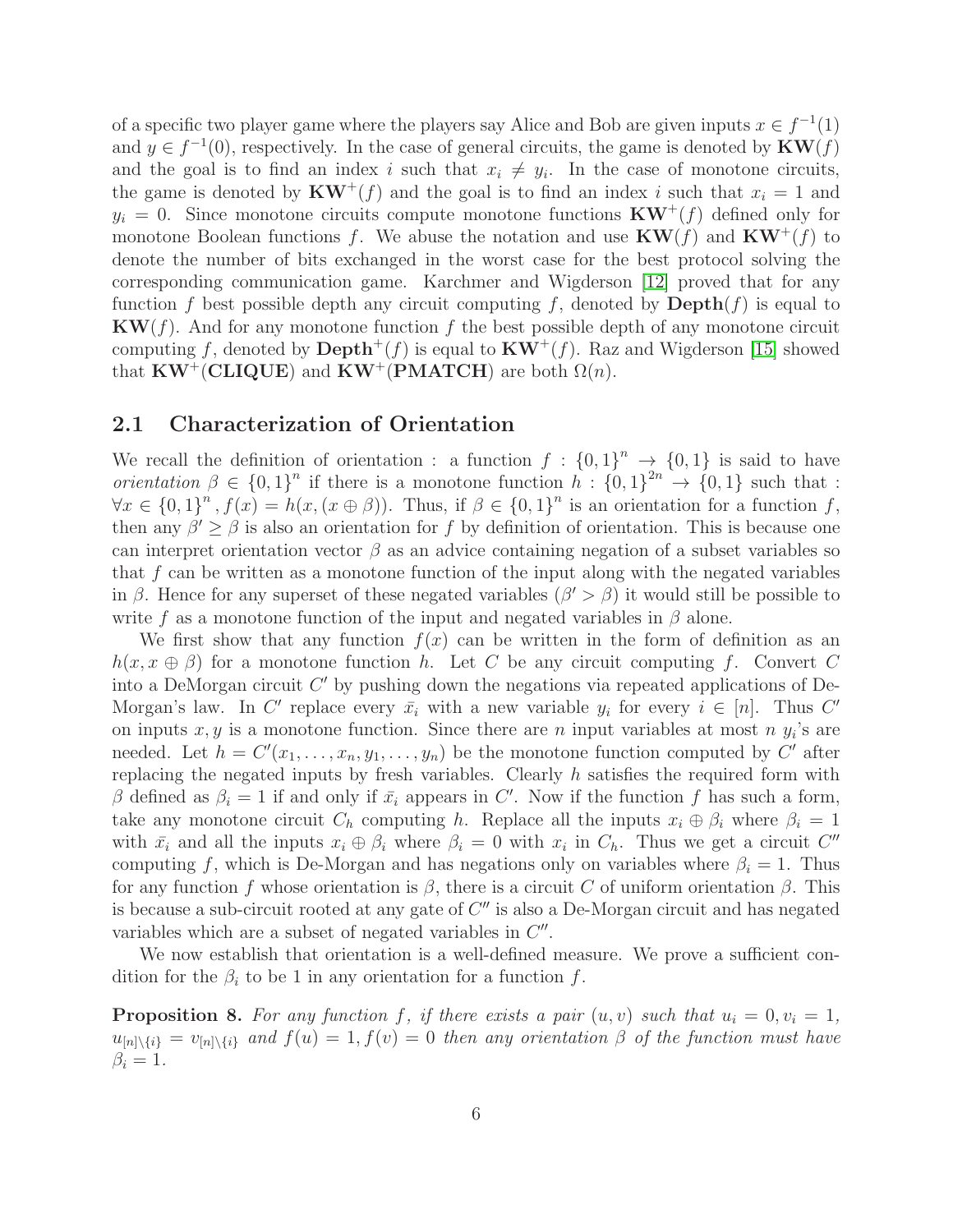*Proof.* Let h be the monotone function corresponding to f for  $\beta$  such that  $\forall x, f(x) = h(x, x \oplus f)$ β). Assume to the contrary that  $\beta_i = 0$ . Since  $u_{[n] \setminus \{i\}} = v_{[n] \setminus \{i\}}$ , we have that  $u_{[n] \setminus \{i\}} \oplus \beta =$  $v_{[n]\setminus\{i\}} \oplus \beta$  for any  $\beta$ . Hence  $(u, u \oplus \beta), (v, v \oplus \beta)$  differs only in two indices, namely  $i, n + i$ . At i,  $u_i = 0, v_i = 1$ , and at  $n + i$  since  $\beta_i = 0, u_{n+i} = 0, v_{n+i} = 1$ . Hence we get that  $(u, u \oplus \beta) < (v, v \oplus \beta)$ , but  $h(u, u \oplus \beta) = 1$ ,  $h(v, v \oplus \beta) = 0$  a contradiction to monotonicity of h.  $\Box$ 

It is not a priori clear that the minimal (with respect to  $\lt$  relation on the Boolean hypercube  ${0, 1}^n$  orientation for a function f is unique. We prove that it is indeed unique.

**Proposition 9.** Minimal orientation for a function  $f : \{0,1\}^n \rightarrow \{0,1\}$  is well defined and it is  $\beta \in \{0,1\}^n$  such that  $\beta_i = 1$  if and only if there exists a pair  $(u, v)$  such that  $u_i = 0, v_i = 1, u_{[n] \setminus \{i\}} = v_{[n] \setminus \{i\}}$  and  $f(u) = 1, f(v) = 0$ .

*Proof.* From Proposition [8](#page-5-0) it is clear that any orientation  $\beta'$  of a function f is such that  $\beta \leq \beta'$ . We claim that negations of variables in  $\beta$  suffices to compute f using a DeMorgan circuit. Define a partial function  $h: \{0,1\}^{2n} \to \{0,1\}$  associated with orientation  $\beta$  of f as  $h(x, x \oplus \beta) \triangleq f(x)$ . We claim that this partial function has an extension which is a monotone function. We claim that for any  $u, v \in \{0, 1\}^n$  such that  $u \leq v$  and  $f(u) = 1, f(v) = 0$ , there exists an  $i \in [n]$  such that  $u_i = 0, v_i = 1$  and  $\beta_i = 1$ . Let  $w_0 = u \leq w_1 \leq \cdots \leq u_i$  $w_i \leq w_{i+1} \leq \cdots \leq w_k = v$  be a chain between u and v. Take the minimum j such that  $f(w_j) = 1$  and  $f(w_{j+1}) = 0$ . Since  $w_j, w_{j+1}$  satisfies assumptions of Proposition [8,](#page-5-0) for the *i* where  $w_j$  and  $w_{j+1}$  differs,  $\beta_i = 1$ . Since  $u \leq w_j$  and *i*th bit of  $w_j$  is 0, we get  $u_i = 0$ . Similarly  $v_i = 1$  as  $v \geq w_{j+1}$  and ith bit of  $w_{j+1}$  is 1. With this claim we can prove that for any  $(s, s \oplus \beta)$  and  $(t, t \oplus \beta)$  either they are incomparable or  $f(s) \geq f(t)$  if and only if  $(s, s \oplus \beta) \ge (t, t \oplus \beta)$ . Assume to the contrary that  $f(s) < f(t)$  and  $(s, s \oplus \beta) \ge (t, t \oplus \beta)$ . Since  $(s, s \oplus \beta) \ge (t, t \oplus \beta), s \ge t$  and  $f(s) = 0, f(t) = 1$  as  $f(s) < f(t)$ . But then we are guaranteed by the earlier claim an  $i \in [n]$  such that  $s_i = 1, t_i = 0, \beta_i = 1$ . Since  $\beta_i = 1$ ,  $s_i \oplus \beta_i = 0$  and  $t_i \oplus \beta_i = 1$  whereas  $s_i = 1, t_i = 0$  implying that  $(s, s \oplus \beta) \not\geq (t, t \oplus \beta)$ , a contradiction. Thus the partial function we defined will never have a chain with a 1 to 0 transition. Also any partial function h which does not have a  $1 \rightarrow 0$  transition on any of the chains of the Boolean hypercube, has an extension to a function which is monotone.  $\Box$ 

# 3 Lower Bound Argument for Sparsely Oriented Circuits

In this section, we prove Theorem [1](#page-2-0) which shows the trade-off between depth and weight of orientation of the internal gates of a circuit. We prove the following lemma which is the main contribution of our paper.

**Lemma 1.** If C is a depth d circuit computing a monotone Boolean function  $f: \{0,1\}^n \rightarrow$ {0, 1} *which is sensitive on all its inputs and each internal gate of* C *computes a Boolean function whose orientation has weight at most* w, then  $d \times (4w + 1) \geq \text{KW}^+(f)$ *.*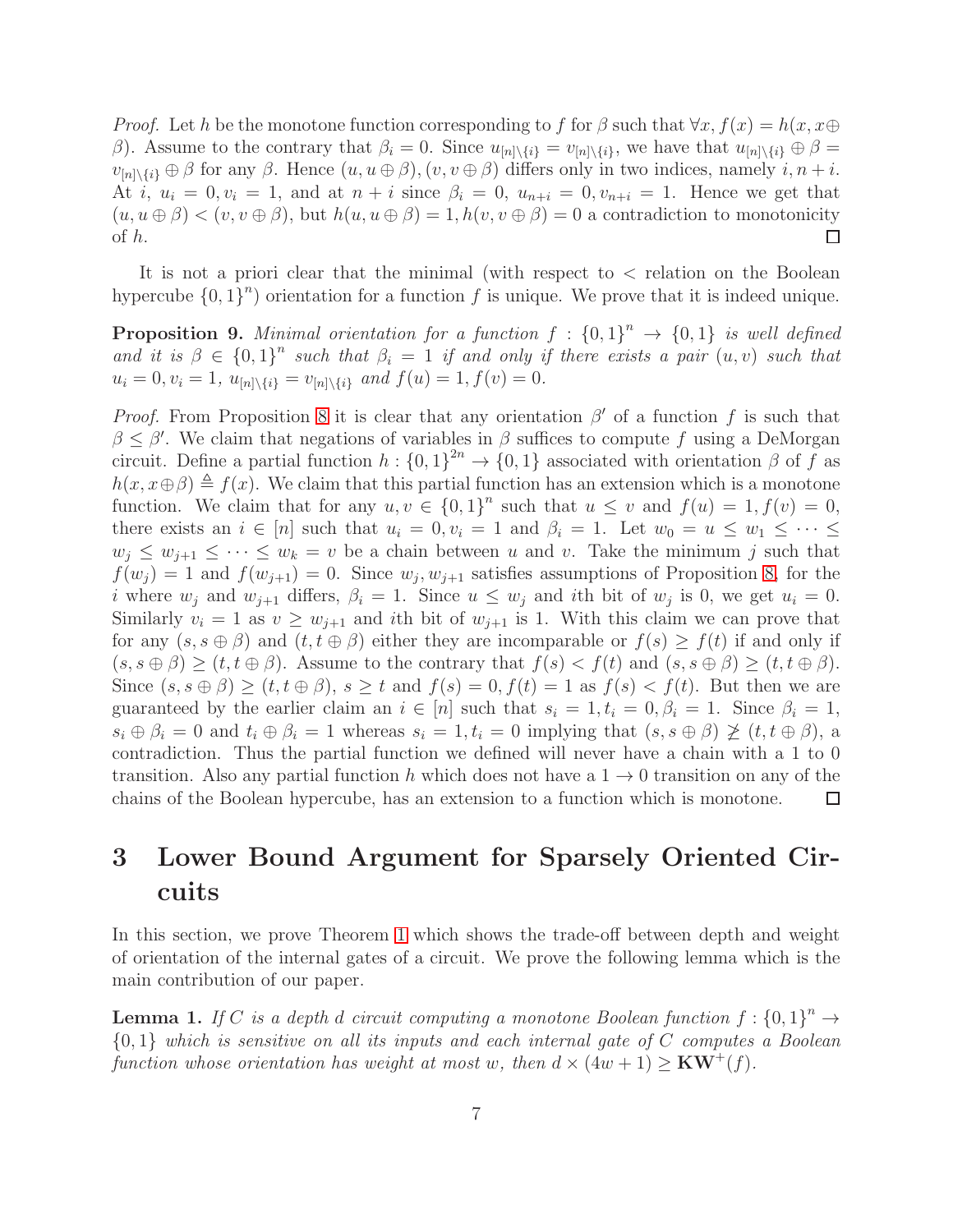*Proof.* The proof idea is to devise a protocol for  $KW^+(f)$  using C having  $Depth(C)$  rounds and each round having a communication cost of  $4w + 1$ .

Alice is given  $x \in f^{-1}(1)$  and Bob is given  $y \in f^{-1}(0)$ . The goal is to find an index i such that  $x_i = 1, y_i = 0$ . The protocol is described in Algorithm [1.](#page-7-0)

#### <span id="page-7-0"></span>Algorithm 1 Modified Karchmer-Wigderson Protocol

<span id="page-7-3"></span><span id="page-7-1"></span>1: {Let  $x'$  and  $y'$  be the current inputs. At the current gate g computing f, with the input gates  $g_1$  and  $g_2$  where  $f_1$  and  $f_2$  are the functions computed, let  $\beta_1, \beta_2$  be the corresponding orientations (and are known to both Alice and Bob). If  $g_1$  or  $g_2$  is a negation gate, let  $\gamma_1$  and  $\gamma_2$  be the orientation vectors of input functions to  $g_1$  and  $g_2$ , otherwise they are 0-vectors. Let  $\alpha = \beta_1 \vee \beta_2 \vee \gamma_1 \vee \gamma_2$ . Let  $S = \{i : \alpha_i = 1\}$ ,  $x_S$  is the substring of x indexed by  $S. \}$ 2: if q is  $\wedge$  then 3: Alice sends  $x'_S$  to Bob. Bob compares  $x'_S$  with  $y'_S$ . 4: if there is an index  $i \in S$  such that  $x'_i = 1$  and  $y'_i = 0$  then 5: Output i. 6: else 7: Define  $y'' \in \{0, 1\}^n$ :  $y''_S = x'_S$  and  $y''_{[n] \setminus S} = y'_{[n] \setminus S}$ . 8: Bob sends  $i \in \{1,2\}$  such that  $f_i(y'') = 0$  to Alice. They recursively run the protocol on  $g_i$  with  $x' = x'$  and  $y' = y''$ . 9: end if 10: end if 11: if g is  $\vee$  then 12: Bob sends  $y'_{S}$  to Alice. Alice compares  $y'_{S}$  with  $x'_{S}$ . 13: if there is an index  $i \in S$  such that  $x'_i = 1$  and  $y'_i = 0$  then 14: Output  $i$ . 15: else 16: Define  $x'' \in \{0, 1\}^n$ :  $x''_S = y'_S$  and  $x''_{[n] \setminus S} = x'_{[n] \setminus S}$ . 17: Alice sends  $i \in \{1,2\}$  such that  $f_i(x'') = 1$  to Bob. They recursively run the protocol on  $g_i$  with  $x' = x''$  and  $y' = y'$ . 18: end if 19: end if

<span id="page-7-2"></span>We now prove that the protocol (Algorithm [1\)](#page-7-0) solves  $KW^+(f)$ . The following invariant is maintained during the run of the protocol and is crucial for the proof of correctness.

**Invariant:** When the protocol is at a node which computes a function  $f$  with orientation vector  $\beta$  it is guaranteed a priori that the inputs held by Alice and Bob, x' and y' are equal on the indices where  $\beta_i = 1$ ,  $f(x') = 1$ ,  $f(y') = 0$  and restriction of f obtained by fixing variables where  $\beta_i = 1$  to  $x'_i(= y'_i)$  is a monotone function.

If the invariant is maintained, we claim that when the protocol stops at a leaf node of the circuit computing a function f with  $f(x') = 1$  and  $f(y') = 0$  then  $f = x_i$  for some  $i \in [n]$ . If the leaf node is a negative literal, say  $\bar{x}_i$  then by Proposition [8,](#page-5-0) orientation of  $\bar{x}_i$  has  $\beta_i = 1$ .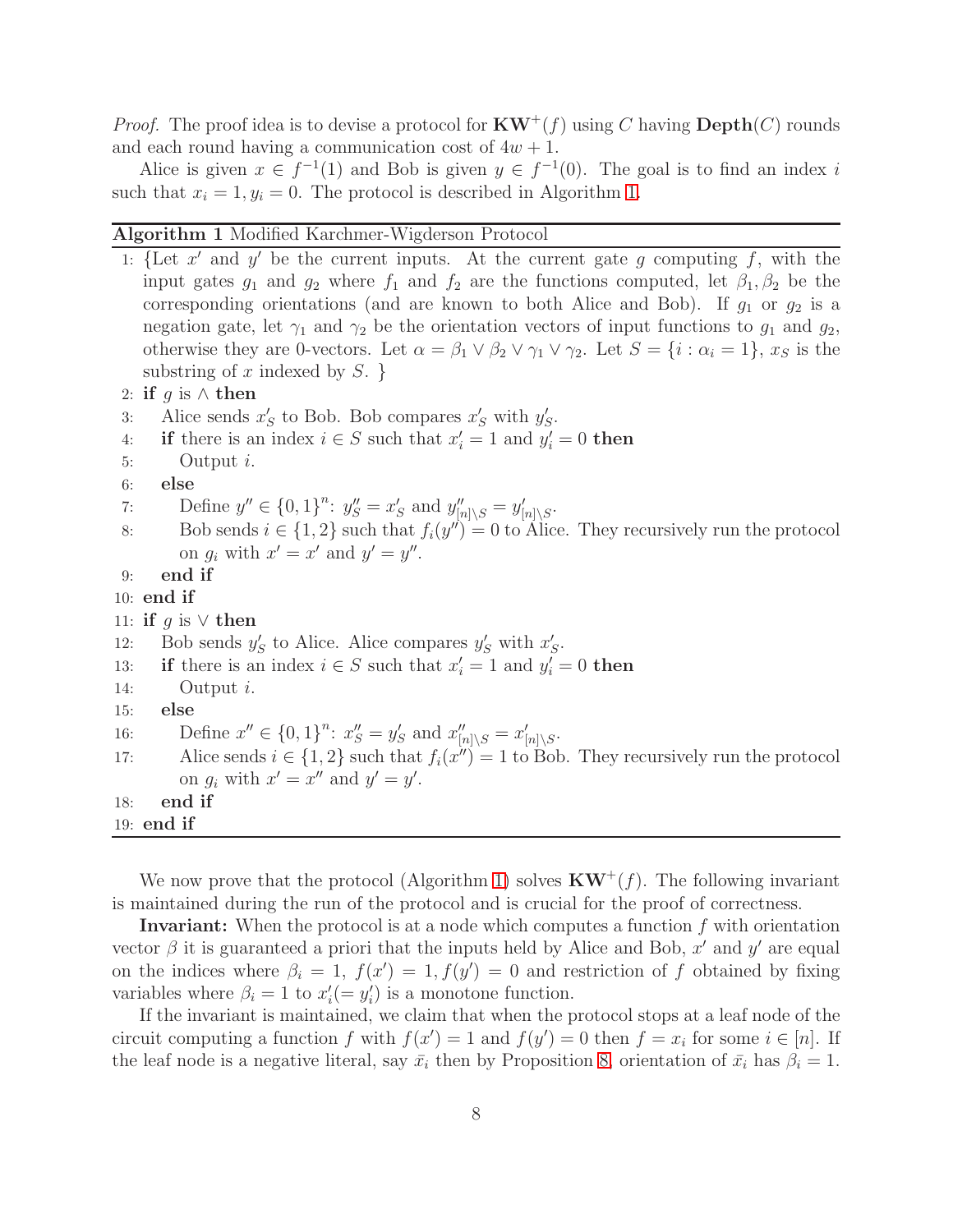By the guarantee that  $x'_\beta = y'_\beta$ ,  $x'_i = y'_i$ , contradicting  $f(x') \neq f(y')$ . Hence whenever the protocol stops at a leaf node it is guaranteed that the leaf is labeled by a positive literal. And when input node is labeled by a positive literal  $x_i$ , then a valid solution is output as  $f(x') = 1, f(y') = 0$  implies  $x'_i = 1$  and  $y'_i = 0$ . Note that during the run of the protocol we only changed x, y at indices i where  $x_i \neq y_i$ , to  $x'_i = y'_i$ . Hence, any index where  $x'_i \neq y'_i$  it is the case that  $x_i = x'_i$  and  $y_i = y'_i$ .

Now to prove the invariant note that it is vacuously true at the root gate as  $f$  is a monotone function implying  $\beta = 0^n$ , and in the standard  $KW^+(f)$  game  $x \in f^{-1}(1)$  and  $y \in f^{-1}(0)$ . We argue that, while descending down to one of the children of the current node the invariant is maintained. To begin with, we show that the protocol does not get stuck in step [8](#page-7-1) (and similarly for step [17\)](#page-7-2). To prove this, we claim that at an  $\wedge$  gate  $f = f_1 \wedge f_2$ , if the protocol failed to find an i in step [4](#page-7-3) such that  $x'_i = 1, y'_i = 0$  then on the modified input y'' at least one of  $f_1(y'')$  or  $f_2(y'')$  is guaranteed to be zero. Since the protocol failed to output an *i* such that  $x'_i = 1, y'_i = 0$ , it must be the case that  $x'_i \leq y'_i$  for indices indexed by  $\beta_1, \beta_2$ . Let U be the subset of indices indexed by  $\beta_1$  and  $\beta_2$  where  $x_i = 0$  and  $y_i = 1$ . Bob obtains y'' from y' by setting  $y_i'' = 0$  for all  $i \in U$ . Thus we have made sure that x' and y'' are the same on the variables whose negations are required to compute  $f, f_1$  and  $f_2$ .

Consider the functions  $f', f'' : \{0,1\}^{n-|\beta_1 \vee \beta_2|} \to \{0,1\}$  which are obtained by restricting the variables indexed by orientation vectors of  $f_1$  and  $f_2$  to the value of those variables in  $x'$ . Both  $f'$  and  $f''$  are monotone as they are obtained by restricting all negated input variables of the DeMorgan circuits computing  $f_1$  and  $f_2$  for orientations  $\beta_1$  and  $\beta_2$  respectively. The changes made to  $x', y'$  were only at places where they differed. Thus at all the indices where  $x', y'$  were same,  $x', y''$  is also same. Hence monotone restriction  $f_{x'_\beta}$  of f obtained by setting variables indexed by  $\beta$  to their values in  $x'$  is a consistent restriction for  $y''$  also. Note that  $y'' \leq y'$ . Hence  $f(y'') = 0$  because y'' agrees with y' on variables indexed by  $\beta$  (as x'' agrees with y' and y'' on variables indexed by  $\beta$ ) implying  $f_{x'_\beta}(y''_{[n]\setminus\beta}) \leq f_{x'_\beta}(y'_{[n]\setminus\beta}) = 0$ . Since  $f(y'') = 0$ , it is guaranteed that one of  $f_1(y'')$ ,  $f_2(y'')$  is equal to 0. Bob sets  $y' = y''$  and sends 0 if it is  $f_1(y'') = 0$  or 1 otherwise, indicating Alice which node to descend to. Note that  $x'_{\beta_1} = y''_{\beta_1}$ ,  $x'_{\beta_2} = y''_{\beta_2}$  and restriction of  $f_1, f_2$  to  $x'_{\beta_1}, x'_{\beta_2}$  respectively gives monotone functions  $f', f''$  thus maintaining the invariant for both  $f_1$  and  $f_2$ .

We claim that if any of the input gates  $g_1, g_2$  to the current  $\wedge$  gate g is a  $\neg$  gate then the protocol will not take the path through the negation gate. To argue this, we use the following lemma.

<span id="page-8-0"></span>**Lemma 2.** If  $\ell, \overline{\ell}$  are functions with orientations  $\beta, \gamma$ , then for all  $x, y \in \{0, 1\}^n$  such that  $x_{\beta\vee\gamma} = y_{\beta\vee\gamma}, \ell(x) = \ell(y).$ 

*Proof.* We know that for a function  $\ell$ , if there exists a pair  $(u, v) \in \{0, 1\}^n \times \{0, 1\}^n$  with  $u \leq$  $v, u_i \neq v_i, u_{[n]\setminus\{i\}} = v_{[n]\setminus\{i\}}$  and  $\ell(u) = 1, \ell(v) = 0$  then by Proposition [8](#page-5-0) for every orientation  $\beta, \beta_i = 1$ . Let i be an index on which  $\ell$  is sensitive, i.e., there exists  $(u, v) \in \{0, 1\}^n \times \{0, 1\}^n$ with  $u \leq v$ ,  $u_i \neq v_i$ ,  $u_{[n] \setminus \{i\}} = v_{[n] \setminus \{i\}}$  and  $\ell(u) \neq \ell(v)$ . Note that l is sensitive on i need not force  $\beta_i = 1$ , as it could be that  $\ell(u) = 0$  and  $\ell(v) = 1$ . But in this case  $\ell(u) = 1$  and  $\overline{\ell}(v) = 0$ , hence  $\gamma_i = 1$  for  $\overline{\ell}$ . Hence,  $\ell$  is sensitive only on indices in  $\beta \vee \gamma$ . □  $\Box$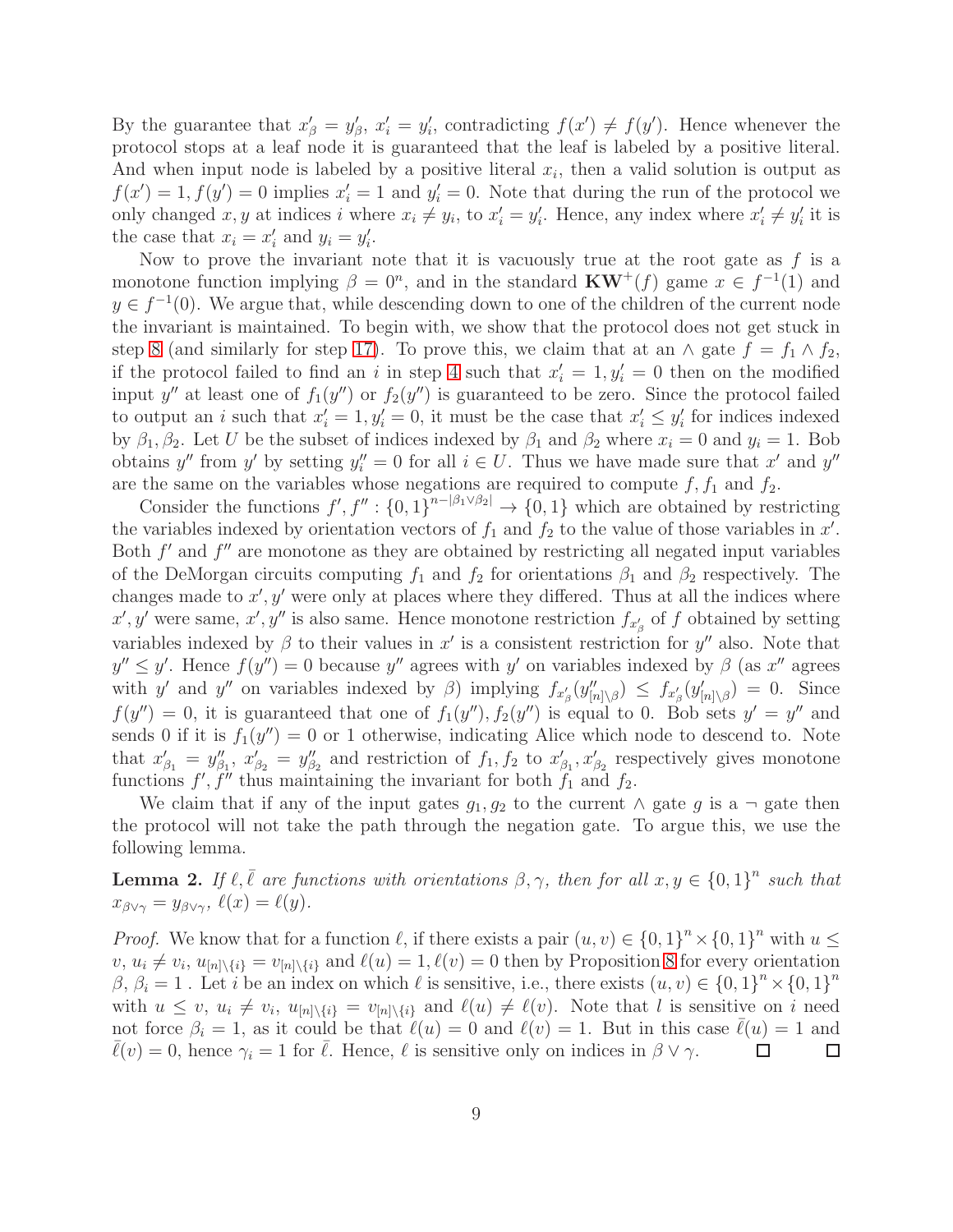The lemma establishes that every negation gate in a weight  $w$  oriented circuit computes a function which is sensitive on at most 2w indeces. Hence if  $2w < n$  the root gate cannot be a negation gate for a function sensitive on all inputs. Suppose at a node one of the children is a negation gate, say  $f_1$ . Since we ensure  $x'_{\beta_1 \vee \gamma_1} = y''_{\beta_1 \vee \gamma_1}$ , Lemma [2](#page-8-0) implies  $f_1(x') = f_1(y'')$ . But the protocol does not descend down a path where  $x', y''$  are not separated. Hence the claim.

This also proves that when the protocol reaches an  $\land$  node where both children are negation gates, at the round for that node protocol outputs an index  $i$  and stops. Otherwise, since we ensure  $x'_{S} = y''_{S}$ ,  $f_1(y'') = f_1(x') = 1$  and  $f_2(y'') = f_2(x') = 1$  by Lemma [2.](#page-8-0) But this contradicts the fact that at a node  $f = f_1 \wedge f_2$  either  $f_1(y'') = 0$  or  $f_2(y'') = 0$  (or both).

Proof of equivalent claims for an ∨ gate is similar except for the fact that Alice modifies her input.

Thus, using the above protocol we are guaranteed to solve  $KW^+(f)$ . Communication cost of any round is at most  $4w + 1$ . Because if any of the children is a negation gate then we have to send its orientation along with the orientation of its complement. The protocol clearly stops after  $\text{Depth}(C)$  many rounds. Thus communication complexity of the protocol is upper bounded by  $\text{Depth}(C) \times (4w+1)$ . □

### 4 Dense Orientation

Currently our depth lower bound technique cannot handle orientations of weight  $\frac{n}{\log^k n}$  or more for obtaining  $\omega(\log^k n)$  lower bounds. In light of this, we explore the usefulness of densely oriented gates in a circuit. First we prove that any polynomial sized circuit can be transformed into an equivalent circuit of polynomial size but having only  $O(n \log n)$  gates of non-zero orientation by studying the connection between orientations and negations. Next we present a limitation of our technique in a circuit having only two gates of non-zero (but "dense") orientation. Thus, strengthening of our technique will have to use some property of the function being computed. Finally we show how to use a property of CLIQUE function to slightly get around the limitation.

#### 4.1 From Negation Gates to Orientation

Since weight of the orientation can be thought of as a measure of non-monotonicity in a circuit, a natural question to explore is the connection between the number of negations and number of non-zero orientations required to compute a function  $f$ . We show the following:

**Theorem 10.** For any function  $f : \{0,1\}^n \rightarrow \{0,1\}$ , if there is a circuit family  $\{C_n\}$ *computing* f with  $t(n)$  *negations then there is also a circuit family*  ${C'_n}$  *computing* f *such that*  $\textbf{Size}(C'_n)$  ≤  $2^t$  ×  $(\textbf{Size}(C_n) + 2^t) + 2^t$ , and there are at most  $2^{t-1}(t+2) - 1$  *internal gates whose orientation is non-zero.*

*Proof.* In  $C_n$  replace input of each negation by new a variable, say  $y_1, \ldots, y_t$ , thus obtaining a circuit  $C_n''$  $x_n''(x_1,\ldots,x_n,y_1,\ldots,y_t)$ . Let  $g_1,\ldots,g_t$  be the inputs to the t negation gates (in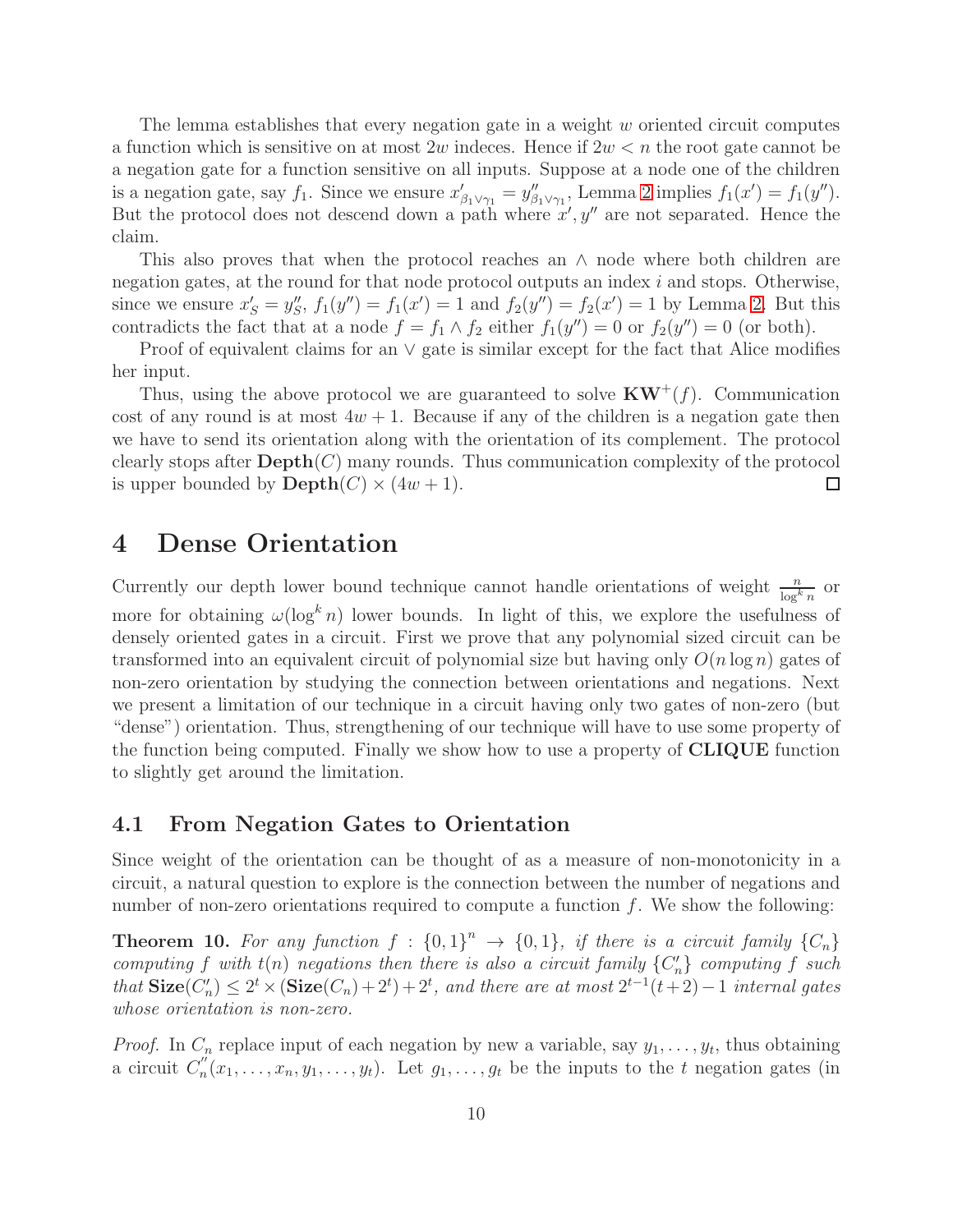topologically sorted order) of  $C_n$ . Note that for each setting of  $y_1, \ldots, y_t$  to some  $b \in$  $\{0,1\}^t$ ,  $C_n''$  $u_n(x, b)$  is monotone circuit computing a monotone function on  $x_1, \ldots, x_n$ . Hence the orientation of each internal gate in  $C_n''$  $u_n''(x, b)$  is zero. Let  $g_{i,b}$  for  $i \in [t], b \in \{0, 1\}^t$  denote the monotone function computed by the sub-circuit  $C_{g_i}$  of  $C_n$  rooted at gate  $g_i$ , where  $g_1, \ldots, g_{i-1}$  are set to  $b_1, \ldots, b_{i-1}$  respectively. Thus we can write f as:

<span id="page-10-1"></span>
$$
f(x_1, \ldots, x_n) = \bigvee_{b \in \{0,1\}^t} \left( \bigwedge_{i=1}^t g_{i,b}^{b_i}(x) \right) C_n''(x, b), \tag{1}
$$

where  $g^0$  denotes  $\overline{g}$  and  $g^1$  denotes g. When  $t = 1$ , then the above expression becomes  $f(x) = g(x)C(x, 1) + \overline{g}(x)C(x, 0)$ . In this case the only gates which can have non-zero orientation are the negation computing  $\overline{g}$ ,  $\wedge$  computing  $\overline{g}(x)C(x, 0)$  and the root gate (if the function computed is non-monotone). Hence when  $t = 1$  the circuit has at most three gates with non-zero orientation if the circuit computes a non-monotone function and at most two gates of non-zero orientation otherwise.

Consider the formulation of a circuit  $C'$  computing  $f$  given in Equation [1.](#page-10-1) Clearly  $\textbf{Size}(C') \leq 2^t \times (\textbf{Size}(C_n) + 2^t) + 2^t$ . All internal gates in  $C''_n(a, b)$  are monotone. Non-zero orientation is needed only for computing:

$$
\bullet \ \bigwedge_{i \in [t], b_i = 0} \overline{g_{i,b}}
$$

- $\wedge$  of  $\wedge$  $i \in [t], b_i = 0$  $\overline{g_{i,b}}$  with  $\Lambda$  $i \in [t], b_i = 1$  $g_{i,b} \wedge C''(x,b)$
- the ∨-tree, computing  $\sum$  of  $2^t$  terms which are potentially of non-zero orientation.

For computing  $\bigwedge \overline{g_{i,b}}$ , we need an  $\wedge$  tree of  $t - |b|_1$  many leaves. Number of internal  $i \in [t], b_i = 0$ 

nodes in the tree is  $t-|b|_1-1$  (for  $t > 1$ ). To compute the ∧ of this intermediate product with  $\wedge$  $i \in [t], b_i = 1$  $g_{i,b} \wedge C''(x, b)$  one more gate is need. Thus the total number of gates needed is  $t-|b|_1$ .

Let us call number of such gates  $K_1$ . By the above analysis,  $K_1 = \sum_{b \in \{0,1\}^t} (t-|b|_1) = t \times 2^{t-1}$ . The remaining gates are the internal gates in the ∨ tree implementing the sum of terms. Since there are  $2<sup>t</sup>$  leaves, number of internal nodes in the tree, say  $K_2$  is  $2<sup>t</sup> - 1$ . Hence total number of nodes with non-zero orientation is at most  $K_1 + K_2 = 2^{t-1}(t+2) - 1$ .  $\Box$ 

Remark 1. *In conjunction with the result of Fisher [\[7\]](#page-16-9), this implies that it is enough to prove lower bounds against circuits with at most* O(n log n) *internal nodes of dense orientations, to obtain lower bounds against the general circuits.*

### 4.2 Power of Dense Orientation

<span id="page-10-0"></span>We show that even as few as two "densely" oriented internal gates can help to reduce the depth from super poly-log to poly-log for some functions.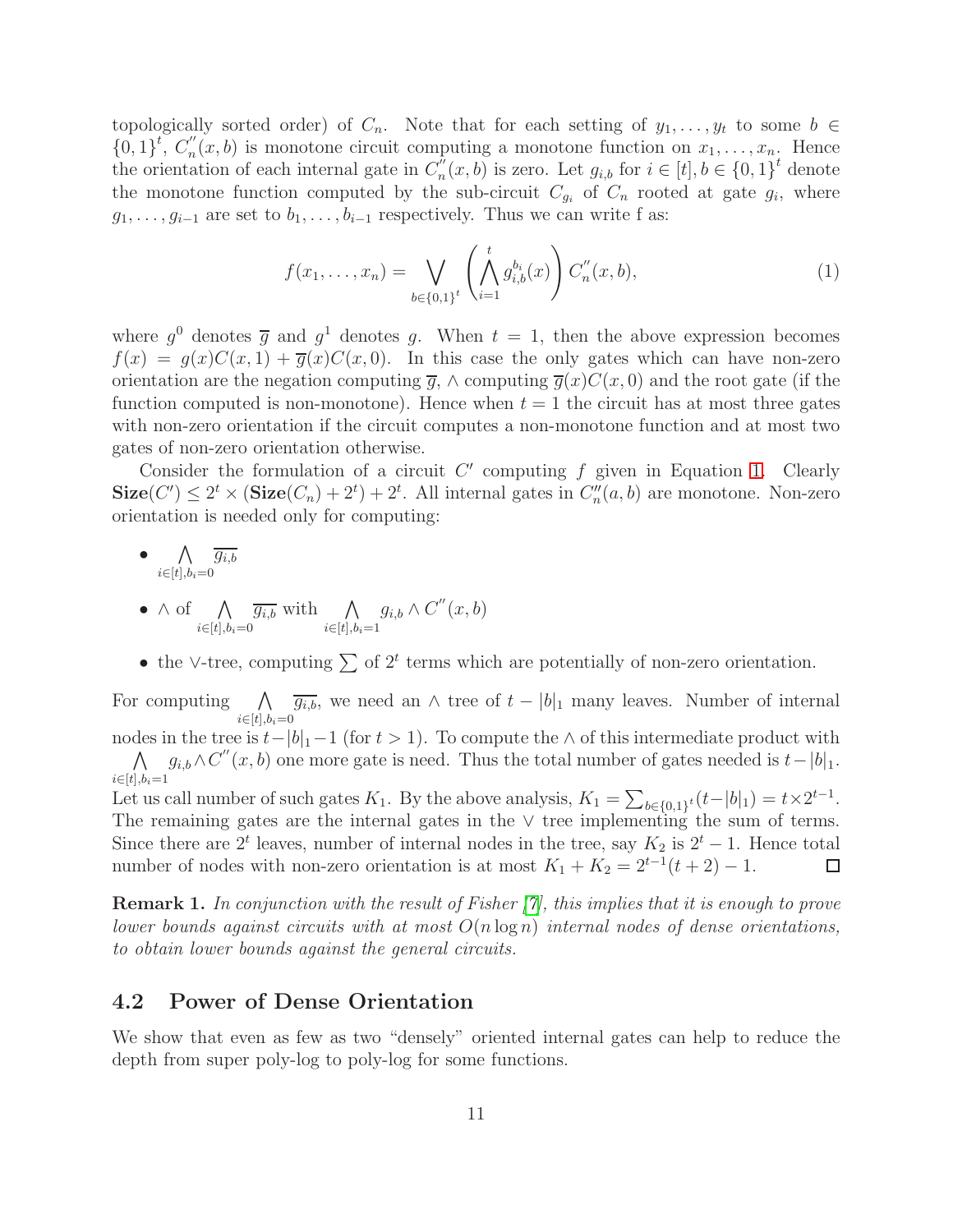Theorem 11. *There exists a monotone Boolean function* f *such that it cannot be computed by poly-log depth monotone circuits, but there is a poly-log depth circuit computing it with at most two internal gates have non-zero orientation* β*.*

*Proof.* It is known [\[15\]](#page-16-11) that **PMATCH** does not have monotone circuits of poly-log depth. But if arbitrary negations are allowed then there is an  $O(\log^2 n)$  depth circuit computing **PMATCH** [\[13\]](#page-16-12). Monotone function f claimed in the theorem is obtained from poly-log depth circuit C computing PMATCH. Fischer's theorem guarantees that without loss of generality we can assume that  $C$  has at most  $\log n$  negations.

If there is a poly-log depth circuit having exactly one negation computing **PMATCH**, then Theorem [4](#page-3-1) can be applied to get a circuit of poly-log depth having at most two gates of non-zero orientation. Otherwise, the circuit has  $t \geq 2$  negations, and there is no poly-log depth circuit computing the same function with one negation. Let  $g_1$  denote the input to the first negation gate (in the topological sorted order) in  $C$ . From  $C$  obtain  $C'$  by replacing  $g_1$  with a new variable, say  $y_1$ . Let  $C'_0$ ,  $C'_1$  denote the circuits obtained by setting  $y_1$  to 0,1 respectively. The corresponding functions  $f_0$ ,  $f_1$  need not be monotone. Hence we define monotone functions  $f'_0, f'_1$  from  $f_1, f_0$ :

$$
f_0'(x) = f_0(x) \vee g_1(x)
$$
  

$$
f_1'(x) = f_1(x) \wedge g_1(x)
$$

When  $g_1(x) = 0$ ,  $f_0(x) = f(x)$  and when  $g_1(x) = 1$ ,  $f'_0(x) = 1$ . Hence  $f'_0$  is monotone. A similar argument can be used to establish that  $f'_1$  is monotone. Note that both  $f'_0, f'_1$  have poly-log depth circuits computing it with at most  $t - 1$  negation gates.

We claim that one of  $f'_0, f'_1$  does not have a monotone circuit of poly-log depth. Otherwise from poly-log depth monotone circuits computing  $f'_0, f'_1$  and the monotone circuit of poly-log depth computing  $g_1$  we can get a poly-log depth circuit computing f with one negation : use  $\overline{g_1}(x)$  as a selector to select  $f'_1(x)$  or  $f'_0(x)$  as which is appropriate. This circuit computes f because, by definition,  $(g_1(x) \wedge f'_1(x)) \vee (\overline{g_1}(x) \wedge f'_0(x)) = f(x)$ . This contradicts our assumption that there is no circuit of poly-log depth computing f with one negation.

Applying the procedure once, we get a monotone function  $f'$  which has a  $t-1$  negation poly-log depth circuit computing it, but it has no monotone circuit of poly-log depth computing it. If the function  $f'$  has a poly-log depth circuit with one negation then Theorem [4](#page-3-1) can be applied to get the desired function. Otherwise apply the procedure on  $f'$  as  $f'$  is a monotone function which does not have any poly-log depth circuit with at most one negation computing it. Applying the procedure at most  $t$   $(t \leq \log n)$  times we get to a monotone function f' having a poly-log depth circuit with one negation, but has no monotone poly-log depth circuit computing it. Applying Theorem [4](#page-3-1) on the one negation circuit gives a poly-log depth circuit with at most two gates of non-zero orientation.  $\Box$ 

This theorem combined with the "sparse" orientation protocol implies that the two nonzero orientations  $\beta_1, \beta_2$  is such that  $|\beta_1| + |\beta_2|$  is not only non-zero but is super poly-log. Because our protocol will spend  $|\beta_1|+|\beta_2|$  for handling these two gates, and on the remaining gates in the circuit it will spend 1 bit each. Hence the cost of the sparse orientation protocol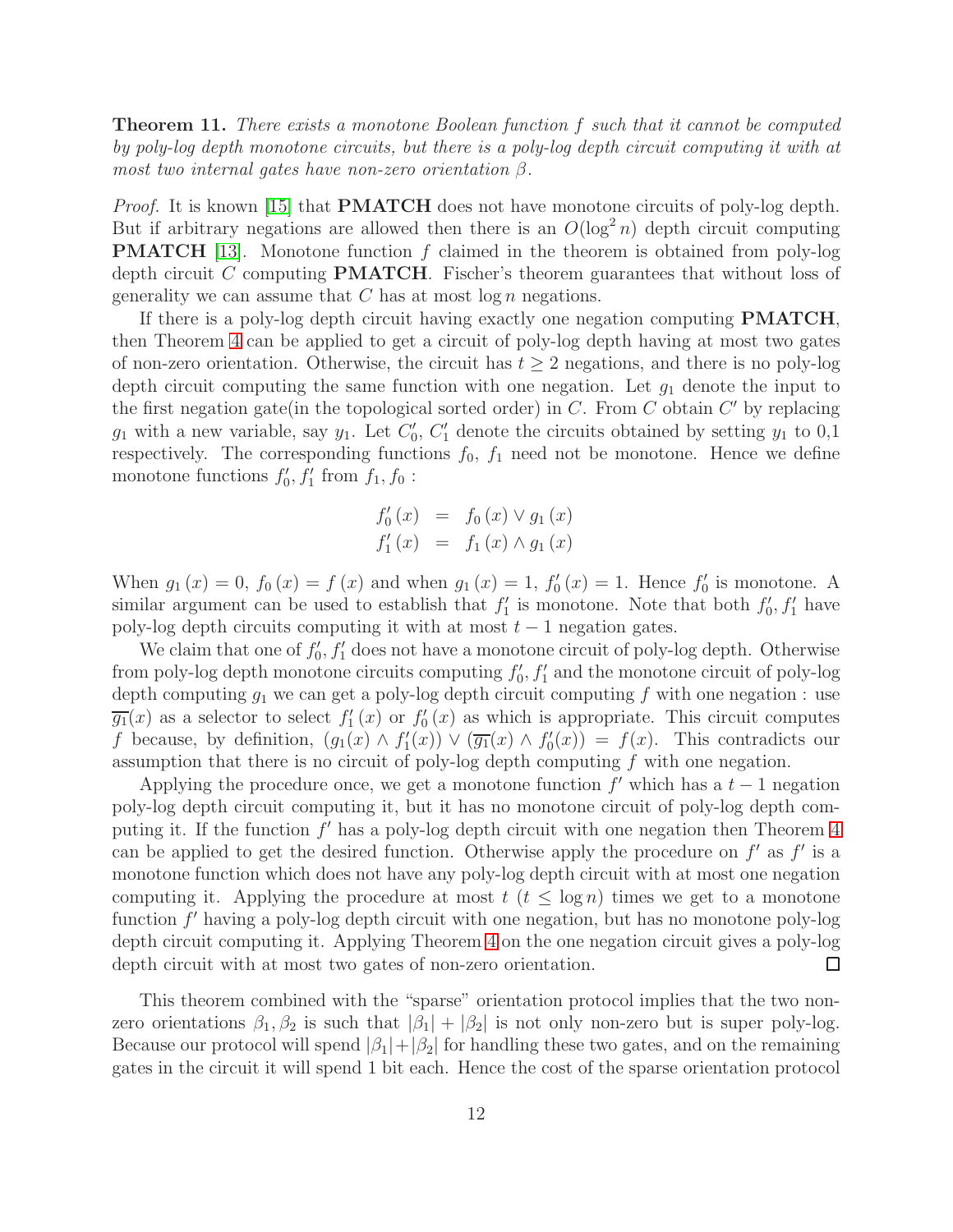will be at most  $|\beta_1| + |\beta_2| + \text{Depth}(C)$ . Thus  $|\beta_1| + |\beta_2|$  is at least  $KW^+(f) - \text{Depth}(C)$ which is super poly-log as  $\text{Depth}(C)$  is poly-log and  $KW^+(f)$  is super poly-log.

Remark 2. *By Theorem [11](#page-10-0) we get a function which has an* NC<sup>2</sup> *circuit with two non-zero orientation gates which has no monotone circuit of poly-log depth. Thus our bounds cannot be strengthened to handle higher weight without incorporating the specifics of the function being computed. In section [4.3,](#page-12-0) we rescue the situation slightly using the specific properties of the* CLIQUE *function.*

Remark 3. *The proof of Theorem [11](#page-10-0) also implies that there is a monotone function* f *(not* explicit) such that there is a one negation circuit in  $NC^2$  computing it, but any monotone *circuit computing* f *requires super-poly-log depth.*

### <span id="page-12-0"></span>4.3 Lower Bounds for CLIQUE function

The number of gates with high orientations can be arbitrary in general. In this subsection we give a proof for Theorem [3.](#page-3-2) We first extend our technique to handle the low weight negations efficiently so that we get a circuit on high weight negations (see Lemma [3](#page-12-1) below). To complete the proof of Theorem [3,](#page-3-2) we appeal to depth lower bounds against negationlimited circuits computing  $\text{CLIQUE}(n, n^{\frac{1}{6}\alpha})$ .

<span id="page-12-1"></span>**Lemma 3.** For any circuit family  $C = \{C_n\}$  computing a monotone function f where *there are* k *negations in*  $C_n$  *computing functions which are sensitive only on* 2w *inputs bits (i.e., the orientation of their input as well as their output is at most* w) with  $kw \leq \frac{n}{8}$ 8 *and the remaining*  $\ell$  *negations compute functions of arbitrary orientation:* Depth $(C_n)$  ≥  $\mathrm{Depth}_\ell(\mathrm{CLIQUE}(\frac{3n}{4}$  $\frac{3n}{4}, n^{\frac{1}{6}\alpha})$ 

*Proof.* Since k negations of  $C_n$  are depended only on kw inputs (i.e, edges) the number of vertices which has at least one of its edges indexed by one of the  $k$  negations is  $2kw$ . Let this set of vertices be S and  $|S| \leq \frac{n}{4}$ . In  $C_n$  set input variables corresponding to edges in  $\binom{S}{2}$  $\binom{S}{2}$  and the variables corresponding to edges between S and  $[n] \setminus S$  to 0. Note that the circuit  $C'_n$  obtained from  $C_n$  by this restriction computes CLIQUE( $\frac{3n}{4}$ )  $(\frac{3n}{4}, n^{\frac{1}{6}\alpha})$ . Note that all the k negations which are sensitive only on edges indexed by  $\binom{S}{2}$  $_{2}^{S}$ ) is fixed to constans as  $_{2}^{S}$  ${S \choose 2}$ is fixed. Hence  $C'_n$  has at most  $\ell$  negations. Hence the theorem.

By a straight forward application of technique used in [\[5\]](#page-16-0) to prove size lower bounds against circuits with limited negations computing  $CLIQUE(n, n^{\frac{1}{6}\alpha})$  we obtain the size version of following lemma (For completeness, we include the relevant part in the Appendix [A\)](#page-18-0).

 $\Box$ 

<span id="page-12-2"></span>**Lemma 4.** For any circuit C computing  $CLIQUE(n, n^{\frac{1}{6\alpha}})$  with  $\ell$  negations where  $\ell \leq$  $1/6 \log \log n$  *and*  $\alpha = 2^{\ell+1} - 1$ ,

$$
\text{Depth}_\ell(f) \ \geq \ n^{\frac{1}{81\alpha}}
$$

Combining Lemma [3](#page-12-1) and Lemma [4](#page-12-2) completes the proof of Theorem [3.](#page-3-2)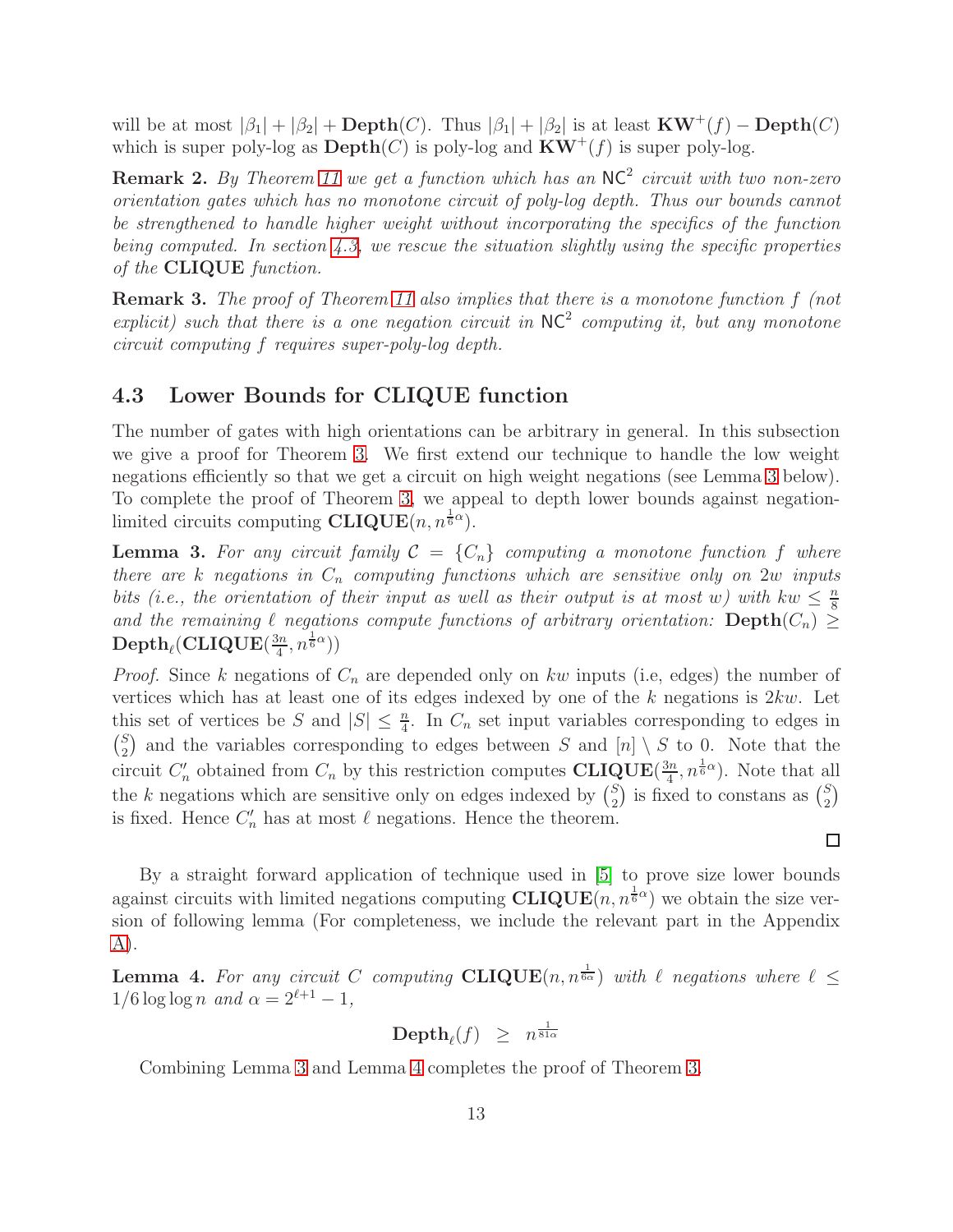# 5 Structural Restrictions on Orientation

In this section we study structural restrictions on the orientation and prove stronger lower bounds.

### 5.1 Restricting the Vertex Set indexed by the Orientation

We first consider restrictions on the set of vertices<sup>5</sup> indexed by the orientation - in order to prove Theorem [5](#page-3-3) stated in the introduction. As in the other case, we argue the following lemma, which establishes the trade-off result. By using the lower bound for  $KW^+$  games for CLIQUE function, the theorem follows.

Lemma 5. *Let* C *be a circuit of depth* d *computing* CLIQUE*, with each gate computing a function whose orientation is such that the number of vertices of the input graph indexed by the orientation*  $\beta$  *is at most*  $\frac{w}{\log n}$ *, then d is*  $\Omega\left(\frac{KW^+(f)}{4w+1}\right)$ *.* 

*Proof.* It is enough to solve the  $KW^+(f)$  on the min-term, max-term pairs which in case of **CLIQUE** $(n, k)$  is a k-clique and a complete  $k - 1$ -partite graph. We play the same game as in the proof of Theorem [1,](#page-2-0) but instead of sending edges we send vertices included in the edge set indexed by  $\beta$  with some additional information. If it is Alice's turn, then  $x'_{\beta}$  defines an edge sub-graph of her clique. Both Alice and Bob know  $\beta$  and hence knows which vertices are spanned by edges  $e_{u,v}$  such that  $\beta_{e(u,v)} = 1$ . So Alice can send a bit vector of length at most  $w$  (in the case of Alice we can handle up to  $w$ ), indicating which of these vertices are part of her clique. This information is enough for Bob to deduce whether any  $e_{u,v}$  indexed by  $\beta$  is present in Alice's graph or not. Since Bob makes sure that  $x'_{\beta} = y'_{\beta}$  by modifying his input, and Alice keeps her input unchanged, Alice knows what modifications Bob has done to his graph.

Similarly on Bob's turn, he sends the vertices in the partition induced by  $y_\beta$  and the partition number each vertex belongs to (hence the log n overhead for Bob) to Alice. With this information Alice can deduce whether any  $e_{u,v} \in \beta$  is present in Bob's graph or not. Inductively they maintain that they know of the changes made to other parties input in each round. Hence the game proceeds as earlier. This completes the proof of the theorem.  $\Box$ 

#### 5.2 Restricting the Orientation to be Uniform

In this section, we consider the circuits where the orientation is uniform and study its structural restrictions. We proceed to the proof of Theorem [6.](#page-3-0) Theorem [6:](#page-3-0) *Let* C *be a circuit computing the* **CLIQUE** *function with uniform orientation*  $\beta \in \{0,1\}^n$  *such that there is subset of vertices* U *and*  $\epsilon > 0$  *such that*  $|U| \geq \log^{k+\epsilon} n$  *for which*  $\beta_e = 0$  *for all edges* e within U, then C must have depth  $\omega(\log^k n)$ .

<sup>&</sup>lt;sup>5</sup>Notice that the input variables to the **CLIQUE** function represents the edges. This makes the results of this section incomparable with the depth lower bounds of [\[14\]](#page-16-13).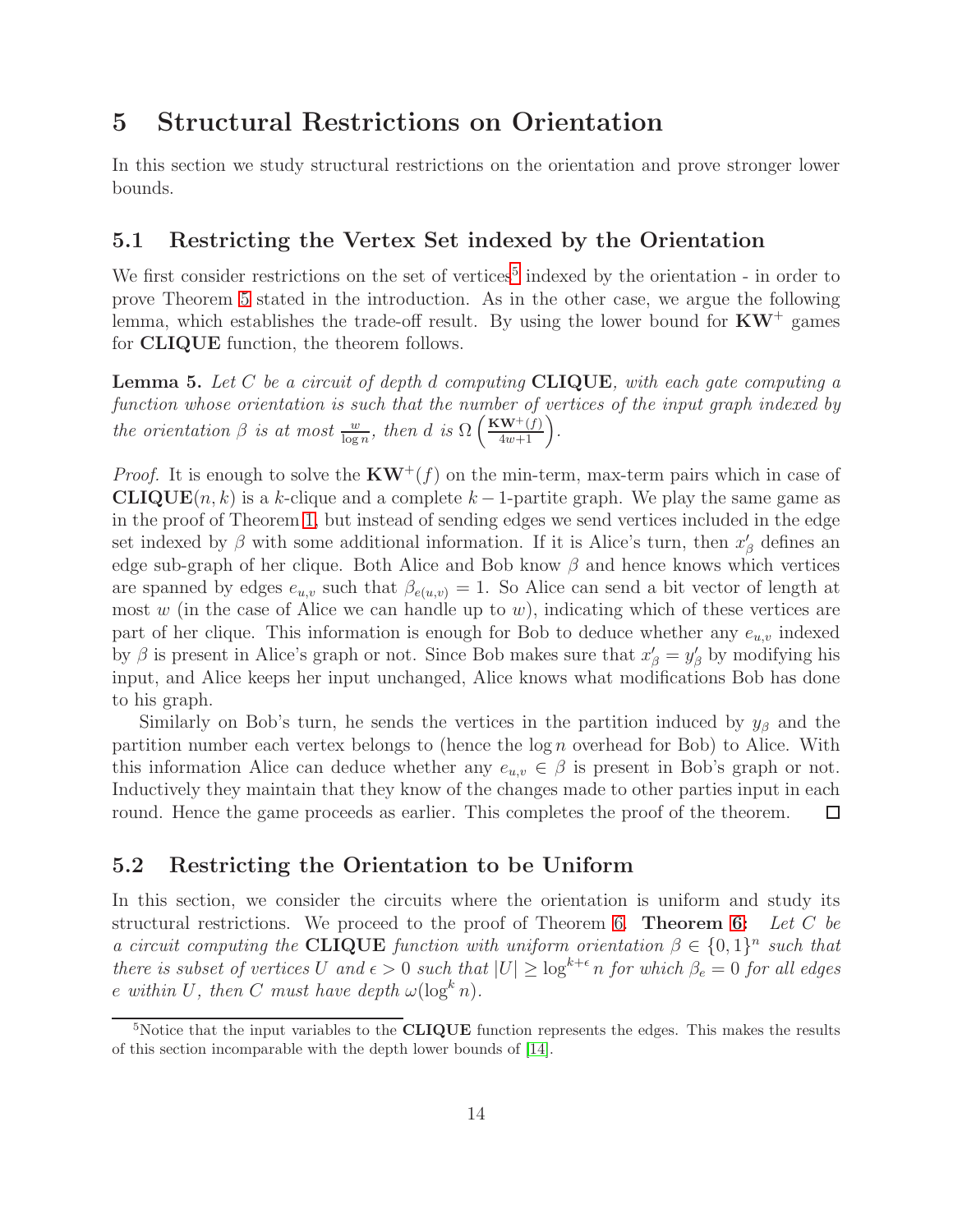*Proof.* We prove by contradiction. Suppose there is a circuit C of depth  $c \log^k n$ . In the argument below we assume  $c = 1$  for simplicity. Without loss of generality, we assume that  $|U| = \log^{k+\epsilon} n$ . Fix inputs to circuit C in the following way:

- Choose an arbitrary  $K_{\frac{n}{2}-\frac{|U|}{2}}$  comprising of vertices from  $[n] \setminus U$  and set those edges to 1.
- For every edge in  $\binom{[n]\setminus U}{2}$  $\binom{10}{2}$  which is not in the clique chosen earlier, set to 0.
- For every edge between  $[n] \setminus U$  and U set it to 1.

Since every edge  $e(x, y)$  which has  $\beta_e = 1$  has at least one of the end points in  $[n] \setminus U$ , by above setting, all those edges are turned to constants. Thus we obtain a monotone circuit  $C''$  computing **CLIQUE**(|U|,  $\frac{|U|}{2}$  $\frac{U|}{2}$ ) of depth at most  $(\log n)^k$ . In terms of the new input,  $(\log n)^k = ((\log n)^{k+\epsilon})^{\frac{k}{k+\epsilon}} = (|U|)^{\frac{k}{k+\epsilon}}$ , this contradicts the Raz-Wigderson [\[15\]](#page-16-11) lower bound of  $\Omega(|U|)$ , as  $\frac{k}{k+\epsilon} < 1$  for  $\epsilon > 0$ .  $\Box$ 

Note that for Clique function, with the above corollary we can handle up to weight  $n^2$  $\frac{n^2}{(\log n)^{2+2\epsilon}}$  if the vertices spanned by  $\beta$  is up to  $\frac{n}{(\log n)^{1+\epsilon}}$  and still get a lower bound of  $(\log n)^{1+\epsilon}$ . This places us a little bit closer to the goal of handling  $\beta$  of weight  $n^2$ , from handling just  $(\log n)^{1+\epsilon}.$ 

A contrasting picture: Any function has a circuit with a uniform orientation  $\beta = 1^n$  $(|\beta| = n)$ . We show that the weight of the orientation can be reduced at the expense of depth, when the circuit is computing the CLIQUE function.

Theorem [7:](#page-4-0) *If there is a circuit* C *computing* CLIQUE *with depth* d *then for any set of* clog n *vertices* U, there is an equivalent circuit C' of depth  $d + c \log n$  with orientation  $\beta$ *such that none of the edges*  $e(u, v)$ ,  $u, v \in U$  *has*  $\beta_{e(u,v)} = 1$ .

*Proof.* The proof idea is to devise a KW protocol based on circuit C such that for  $e(u, v)$ where  $u, v \in U$  the protocol is guaranteed to output in the monotone way, i.e.,  $x_{e(u,v)} = 1$ and  $y_{e(u,v)} = 0$ . The modified protocol is as follows:

- Alice chooses an arbitrary clique  $K_{\frac{n}{2}} \in G_x$  (which she is guaranteed to find as  $x \in$  $f^{-1}(1)$ ). She then obtains x' by deleting edges  $e(x, y)$  from  $\binom{U}{2}$  $\binom{U}{2}$  which are outside the chosen clique  $K_{\frac{n}{2}}$ . Note that since  $K_{\frac{n}{2}} \in G_{x'}$ ,  $f(x') = 1$ .
- Alice then sends the characteristic vector of vertices in  $K_{\frac{n}{2}} \cap U$  which is of length at most  $c \log n$  to Bob.
- Bob then obtains y' from y by removing edges in  $\binom{U}{2}$  $\binom{U}{2}$  which are outside the clique formed by  $K_{\frac{n}{2}} \cap {U \choose 2}$  $\mathcal{L}_2^U$ ). By monotonicity of **CLIQUE**  $f(y') = 0$ .
- If there is an edge  $e(u, v) \in K_{\frac{n}{2}} \cap {U \choose 2}$  $\binom{U}{2}$  which is missing from y' Bob outputs the index  $e(u, v)$ . Otherwise they run the standard Karchmer-Wigderson game on  $x', y'$  using the circuit C to obtain an  $e(x, y)$  such that  $e(x, y)$  is exclusive to either  $G_{x'}$  or  $G_{y'}$ .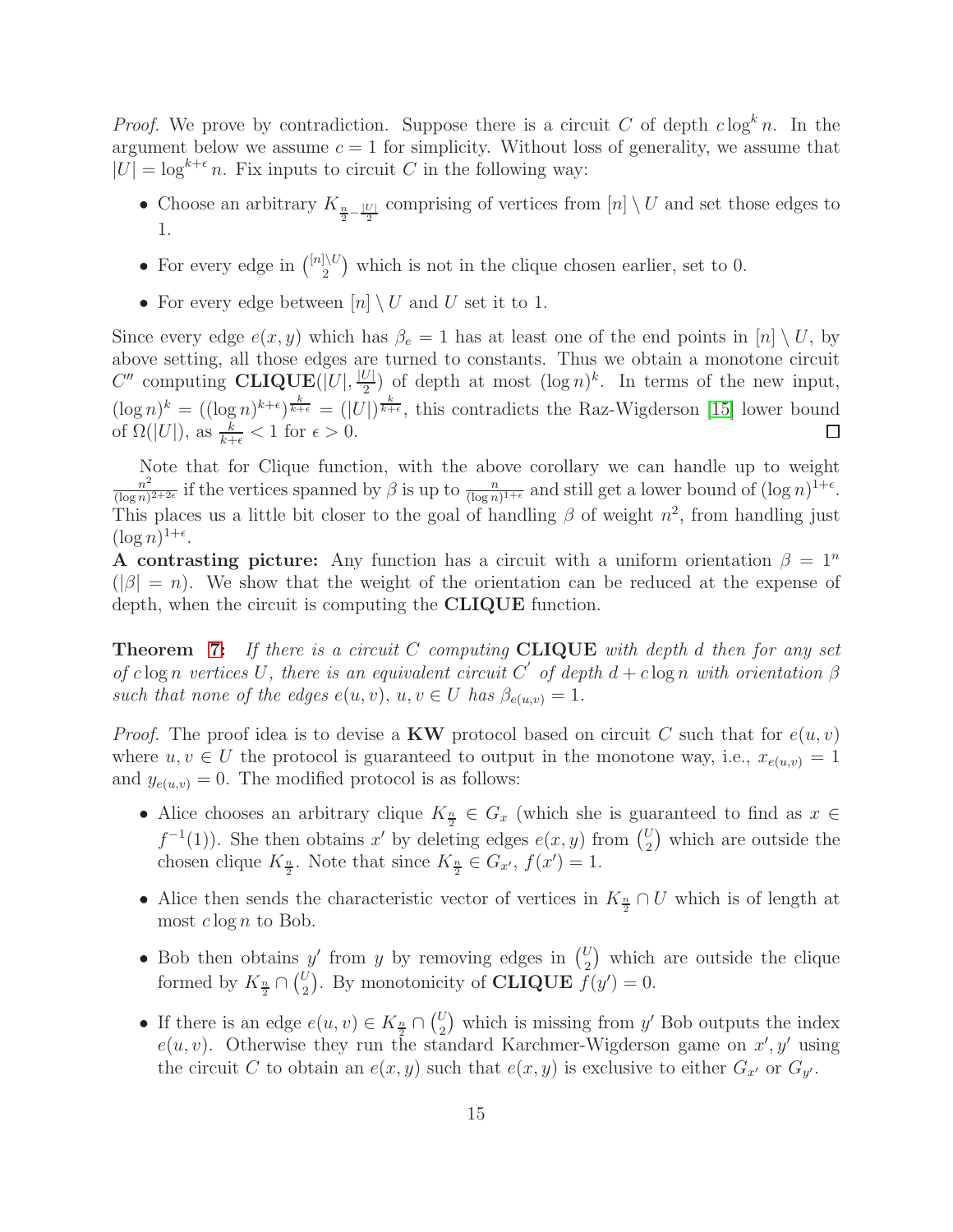The cost of the above protocol is  $d + c \log n$ . For any  $e(u, v) \in E(G) \setminus {U_q \choose 2}$  $\binom{U}{2}, x'_{e(u,v)} = x_{e(u,v)}$ and  $y'_{e(u,v)} = y_{e(u,v)}$ . The protocol never answers non-monotonically  $(i, x'_i = 0, y'_i = 1)$  for an edge  $e(u, v)$  with  $u, v \in U$ . Because our protocol ensures that for any  $e \in {U \choose 2}$  $x'_{e} \geq y'_{e}$ ruling out such a possibility. By the connection between  $KW(f)$  and circuit depth, we get a circuit having desired properties.  $\Box$ 

Thus we get the following corollary.

**Corollary 1.** If there is a circuit  $C \in \text{NC}^k$  computing  $CLIQUE(n, k)$ , then there is a circuit  $C' \in NC^k$  of uniform orientation  $\beta$  computing  $CLIQUE(n, k)$  such that there are  $(c \log n)^k$ *vertices*  $V'$  *with none of the edges*  $e(u, v)$ *having*  $\beta_{e(u,v)} = 1$ *.* 

*Proof.* It follows by setting  $d = O((\log n)^k)$  and modifying the protocol to work over a V' of size  $(c \log n)^k$ . The analysis and proof of correctness of the protocol remains the same, but the communication cost becomes  $O((\log n)^k) + (c \log n)^k = O((\log n)^k)$ .  $\Box$ 

In other words, if we improve Theorem [5](#page-3-3) to the case when the orientation "avoids" a set of  $\log n$  vertices (instead of  $(\log n)^{(1+\epsilon)}$  as done), it will imply  $NC^1 \neq NP$ .

### 6 Discussion and Open Problems

In this work, we studied lower bounds against non-monotone circuits with a new measure of non-monotonicity - namely the orientation of the functions computed at each gate of the circuit. As the first step, we proved that the lower bound can be obtained by modifying the Karchmer-Wigderson game. We studied the weight of the orientation of the functions at internal gates as a parameter of the circuit, and explored the usefulness of densely oriented gates. We also showed the connections between negation limited circuits and orientation limited circuits. A main open problem that arises from our work is to improve upon the weight restriction of the orientation vector  $(\Omega(\frac{n}{\log n}))$  for which we can prove depth lower bounds.

### 7 Acknowledgements

We thank the anonymous referees for the useful comments.

# <span id="page-15-0"></span>References

- <span id="page-15-1"></span>[1] Eric Allender. Circuit Complexity before the Dawn of the New Millennium. In *Proceedings of FST & TCS*, volume 1180 of *LNCS*, pages 1–18. 1996.
- [2] Eric Allender. Cracks in the defenses: Scouting out approaches on circuit lower bounds. In *Proc. of 3rd CSR*, pages 3–10, 2008.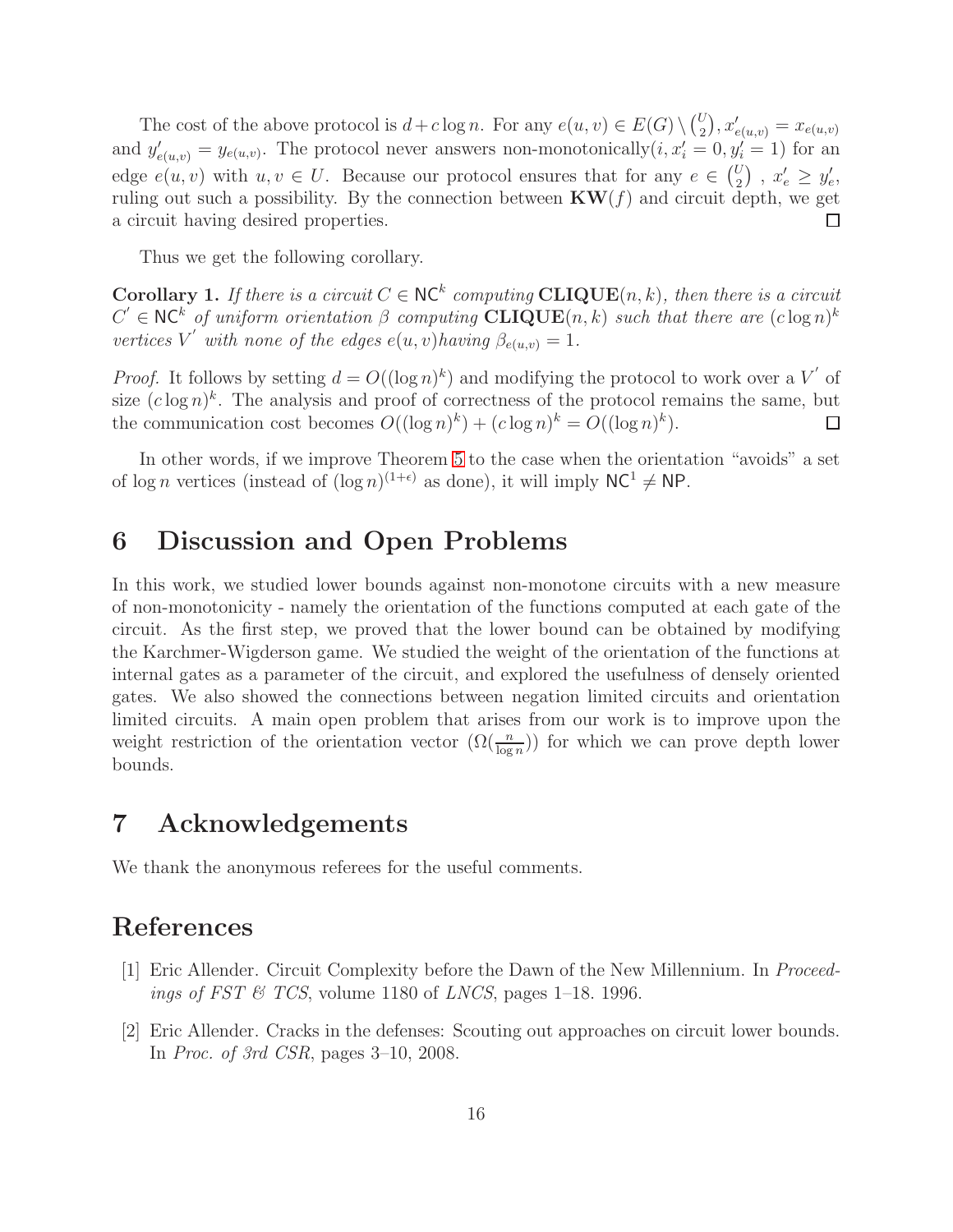- <span id="page-16-14"></span><span id="page-16-6"></span>[3] Noga Alon and Ravi B. Boppana. The Monotone Circuit Complexity of Boolean Functions. *Combinatorica*, 7(1):1–22, 1987.
- [4] K. Amano and A. Maruoka. Potential of the approximation method. In *Proceedings of 37th Annual Symposium on Foundations of Computer Science*, pages 431 –440, oct 1996.
- <span id="page-16-0"></span>[5] Kazuyuki Amano and Akira Maruoka. A superpolynomial lower bound for a circuit computing the clique function with at most (1/6) log log n negation gates. *SIAM Journal on Computing*, 35(1):201–216, 2005.
- <span id="page-16-9"></span><span id="page-16-8"></span>[6] Jack Edmonds. Paths, trees, and flowers. *Canad. J. Math.*, 17:449–467, 1965.
- [7] Michael Fischer. The Complexity of Negation-limited Networks a Brief Survey. In *Automata Theory and Formal Languages 2nd GI Conference Kaiserslautern*, volume 33 of *Lecture Notes in Computer Science*, pages 71–82. 1975.
- <span id="page-16-3"></span><span id="page-16-2"></span>[8] Russell Impagliazzo, Ramamohan Paturi, and Michael E. Saks. Size-depth tradeoffs for threshold circuits. *SIAM Journal of Computing*, 26(3):693–707, 1997.
- <span id="page-16-10"></span>[9] Kazuo Iwama and Hiroki Morizumi. An explicit lower bound of 5n-o(n) for boolean circuits. In *MFCS*, volume 2420 of *LNCS*, pages 353–364. 2002.
- <span id="page-16-4"></span>[10] Stasys Jukna. On the minimum number of negations leading to super-polynomial savings. *Information Processing Letters*, 89(2):71 – 74, 2004.
- <span id="page-16-1"></span>[11] Stasys Jukna. *Boolean Function Complexity: Advances and Frontiers*, volume 27 of *Series: Algorithms and Combinatorics*. Springer New York Inc., 2012.
- <span id="page-16-12"></span>[12] Mauricio Karchmer and Avi Wigderson. Monotone Circuits for Connectivity Require Super-logarithmic Depth. In *STOC*, pages 539–550, 1988.
- [13] László Lovász. On determinants, matchings, and random algorithms. In *Symposium on Fundamentals of Computation Theory (FCT)*, pages 565–574, 1979.
- <span id="page-16-13"></span><span id="page-16-11"></span>[14] Ran Raz and Avi Wigderson. Probabilistic communication complexity of boolean relations. In *Proc. of the 30th FOCS*, pages 562–567, 1989.
- [15] Ran Raz and Avi Wigderson. Monotone circuits for matching require linear depth. *Journal of ACM*, 39(3):736–744, July 1992.
- <span id="page-16-7"></span><span id="page-16-5"></span>[16] AA Razborov. Lower Bounds for Monotone Complexity of Some Boolean Functions. *Soviet Math. Doklady.*, pages 354–357, 1985.
- [17] Alexander A Razborov. Lower bounds on monotone complexity of the logical permanent. *Mathematical Notes*, 37(6):485–493, 1985.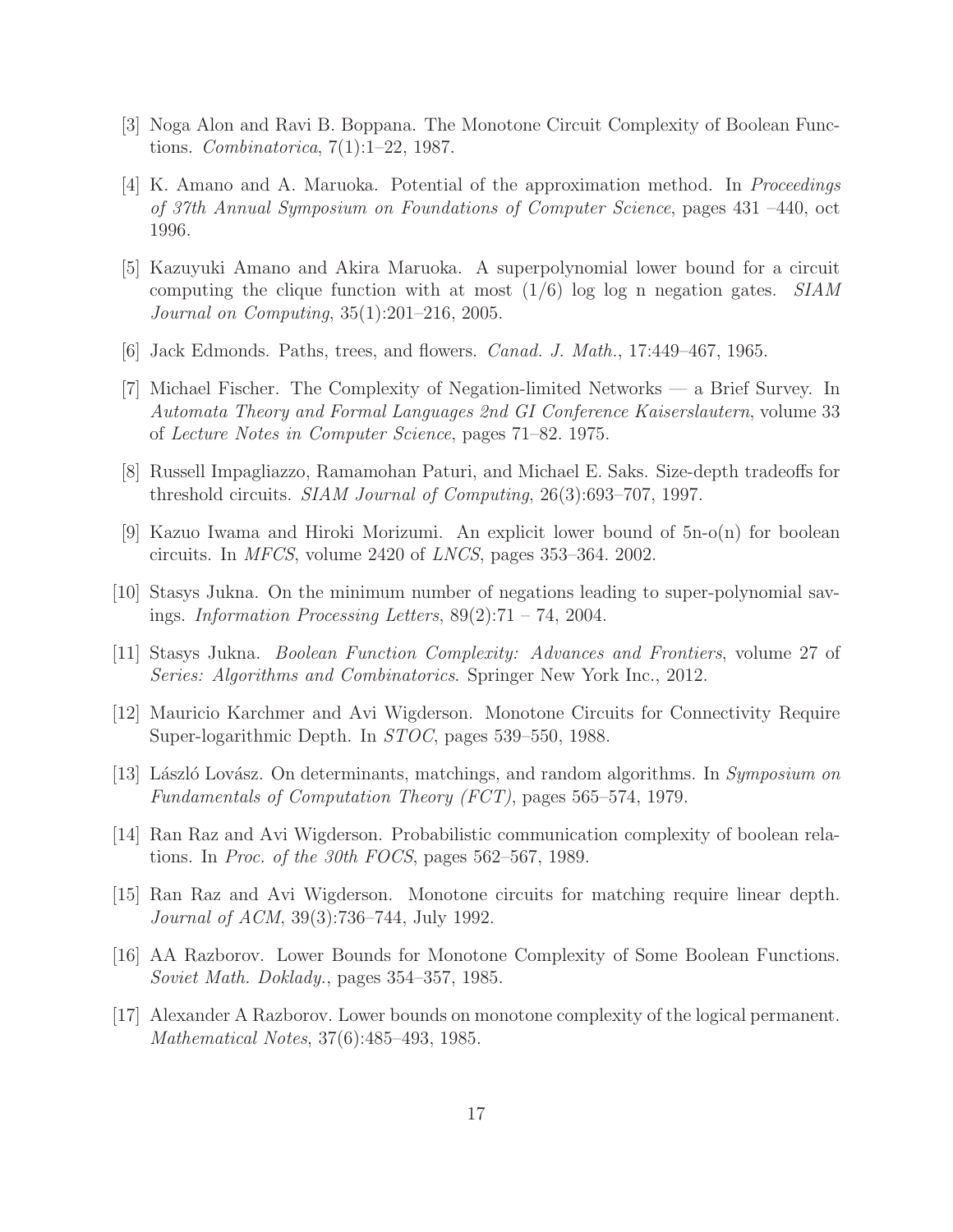- <span id="page-17-1"></span><span id="page-17-0"></span>[18] John Riordan and Claude E Shannon. The number of two-terminal series-parallel networks. *J. Math. Phys*, 21(2):83–93, 1942.
- <span id="page-17-2"></span>[19] Johan Håstad. The shrinkage exponent of de morgan formulas is 2. *SIAM Journal on Computing*, 1998.
- [20] Heribert Vollmer. *Introduction to Circuit Complexity: A Uniform Approach*. Springer New York Inc., 1999.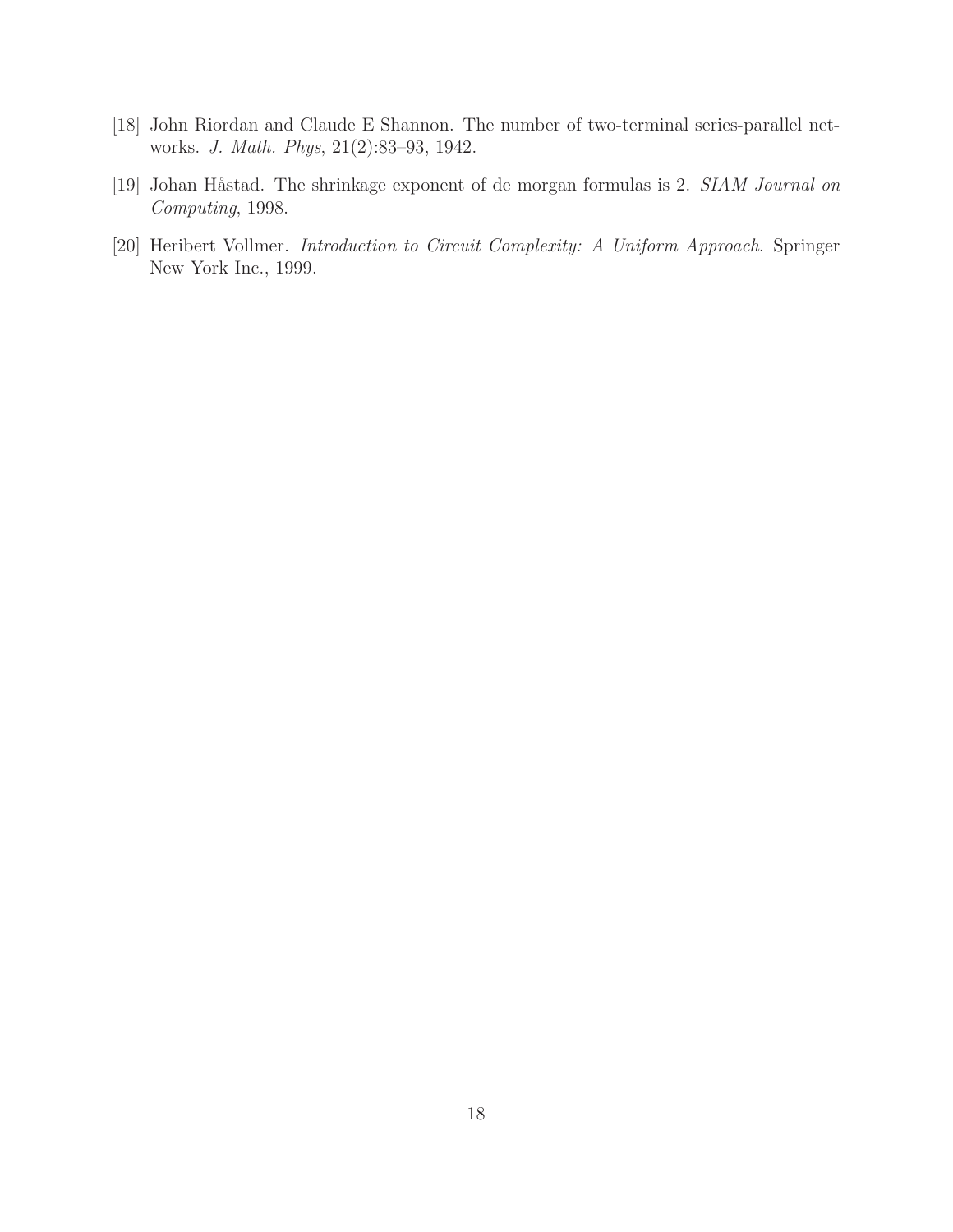### Appendix

## <span id="page-18-0"></span>A Proof of Lemma [4](#page-12-2) - Choice of parameters in [\[5\]](#page-16-0)

In this section we give the arguments for Lemma [4.](#page-12-2) Since the trade-off result stated in Lemma [4](#page-12-2) is not explicitly stated and proved in [\[5\]](#page-16-0), in this section, we present the relevant part of the proof technique in [\[5\]](#page-16-0) with careful choice of parameters obtaining the trade-off. For consistency with notation used in [\[5\]](#page-16-0), *for the remainder of this section we will be denoting the number of vertices in the graph by* m*.*

The main idea in  $[5]$  is to consider the boundary graph of a function f, defined as  $G_f = \{(u, v)|\Delta(u, v) = 1, f(u) \neq f(v)\}\$  where  $\Delta(u, v)$  is the hamming distance. They prove that if there is a t negations circuit C computing f then the boundary graph f must be covered by union of boundary graphs of  $2^{t+1}$  functions obtained by replacing the negations in  $C$  by variables and considering the input functions of  $t$  negation gates and the output gate where the negations in the sub-circuit considered are restricted to constants.

<span id="page-18-1"></span>They prove that,

Lemma 6. *[\[5,](#page-16-0) Theorem 3.2] Let* f *be a monotone function on* n *variables. For any positive integer* t*,*

$$
\mathbf{Size}_{t}(f) \ge \min_{F'=\{f_1,\dots,f_{\alpha}\}\subseteq\mathcal{M}^n} \left\{ \max \left\{ size_{mon}(f') \right\} \mid \bigcup_{f'\in F'} G(f') \supseteq G(f) \right\}
$$

*where*  $\alpha = 2^{t+1} - 1$  *and*  $G(f')$  *denotes the boundary graph of the function*  $f'$ *.* 

The size lower bound they derive crucially depends on the following lemma which states that no circuit of "small" size can "approximate" clique in the sense that either it rejects all the "good" graphs or accepts a huge fraction of "bad" graphs.

**Lemma 7.** [\[5,](#page-16-0) Theorem 4.1] Let  $s_1$ ,  $s_2$  be positive integers such that  $64 \leq s_1 \leq s_2$  and  $s_1^{1/3}$  $n_1^{1/3}s_2 \leq \frac{m}{200}$ . Suppose that C is a monotone circuit and that the fraction of good graphs in  $I(m, s_2)$  such that C outputs 1 is at least  $h = h(s_2)$ . Then at least one of the following holds:

- The number of gates in C is at least  $(h/2)2^{s^{1/3}/4}$ .
- The fraction of bad graphs in  $O(m, s_1)$  such that C outputs 0 is at most  $2/s_1^{1/3}$ .

where a "good" graph in  $I(m, s_2)$  is a clique of size  $s_2$  on m vertices and no other edges and a "bad" graph in  $O(m, s_1)$  is an  $(s_1 - 1)$ -partite graph where except for at most one partition the partitions are balanced and of size  $\left\lceil \frac{m}{s_1 - m} \right\rceil$  $\frac{m}{s_1-1}$  each.

**Lemma 8.** For any circuit C computing  $CLIQUE(m, m^{\frac{1}{6\alpha}})$  with t negations with  $t \leq$  $1/6 \log \log m$ , size of C is at least  $2^{m \frac{1}{81\alpha}}$  where  $\alpha = 2^{t+1} - 1$ .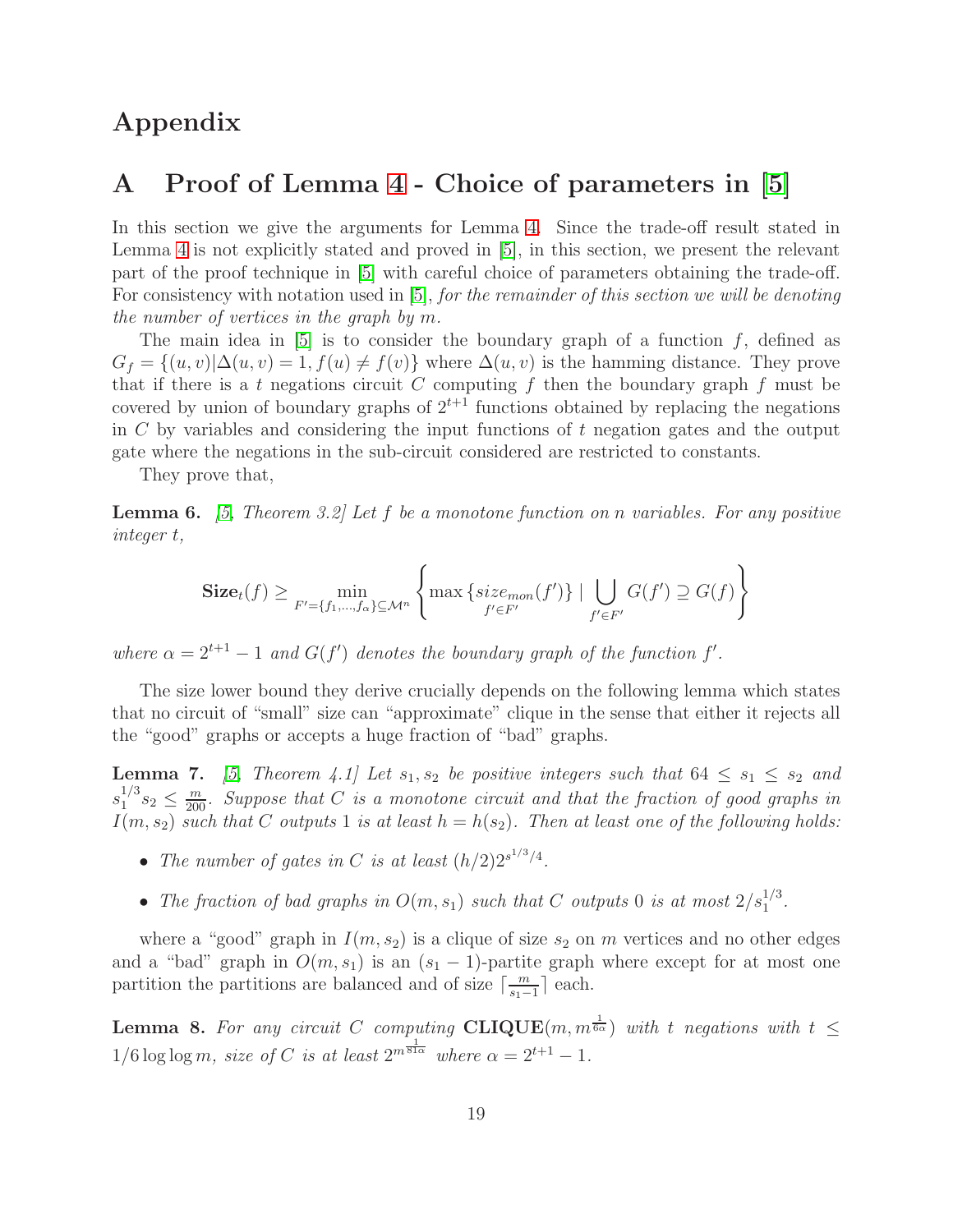*Proof.* The proof is similar to the proof ([\[5,](#page-16-0) Theorem 5.1]) by Amano and Maruoka except for change of parameters. Assume to the contrary that there is a circuit  $C$  with at most  $t$ negations computing  $CLIQUE(m, m^{\frac{1}{6\alpha}})$  with size  $M, M < 2^{m^{\frac{1}{81\alpha}}}$ . By Lemma [6](#page-18-1) there are  $\alpha \triangleq 2^{t+1} - 1$  functions  $f_1, \ldots, f_\alpha$  of size at most M (as they are obtained by restrictions of the circuit C) such that  $\bigcup_{i=1}^{\alpha} G(f_i) \supseteq G(f)$ . Let  $s = m^{\frac{1}{6\alpha}}$  and let  $l_0, l_1, \ldots, l_{\alpha}$  be a monotonically increasing sequence of integers such that  $l_0 = s, l_\alpha = m$  and  $l_i = m^{1/10 + (i-1)/(3\alpha)}$ . Note that  $s^{1/3}l_i \leq l_{i+1}$  as  $s^{1/3}l_i = m^{1/(18\alpha)+1/10+(i-1)/(3\alpha)} < m = 1/10+(i)/(3\alpha) = l_{i+1}$ . Also  $\left[l_0 = s = m^{\frac{1}{6\alpha}}\right] < \left[l_1 = m^{1/10}\right]$  as  $\alpha = 2^{t+1} - 1 \geq 2^2 - 1$ ,  $l_{\alpha-1} < m^{1/10+1/3} < m$ . Thus,  $l_0 < l_1 < \cdots < l_i < l_{i+1} < \cdots < l_{\alpha}$ . The definition of "bad" graphs and "good" graphs at layer  $l_i$  remains the same as in [\[5\]](#page-16-0). Note that [\[5,](#page-16-0) Corollary 5.2] is true for our choice of parameters as  $s^{1/3}l_{i-1} \leq l_i$ . Equations 5.1 to 5.3 of [\[5\]](#page-16-0) is valid in our case also as these equations does not depend on the value of the parameters. The definition of a dense set remains the same, and  $h \geq \frac{1}{\alpha} \geq \frac{1}{m}$  $\frac{1}{m}$  (as  $m \ge \log m \ge \alpha$ ) is such that  $(h/2)2^{s^{1/3}/4} \ge \frac{1}{m}$  $\frac{1}{m}2^{m\frac{1}{18\alpha}}/4$ is strictly greater than  $M = 2^{m\overline{\delta 1\alpha}}$ . Hence Equation 5.4 of [\[5\]](#page-16-0) is also true in our setting. 1 Claim 5.3 of [\[5\]](#page-16-0) is independent of choice of parameters, hence is true in our setting also.

#### <span id="page-19-0"></span>Claim 12. *[\[5,](#page-16-0) Claim 5.3]*

*Suppose*  $c_1 > 1$  *and*  $c_2 > 1$ *. Put*  $c_3 = \alpha$ *. Let*  $f_1, \ldots, f_{c_3}$  *be the monotone functions such*  $that \cup_{i=1}^{c_3} G(f_i) \supseteq G(\mathbf{CLIQUE}(m, s))$  and  $size_{mon}(f_i) \leq M$  for any  $1 \leq i \leq c_3$ . Suppose that *for distinct indices*  $i_1, \ldots, i_k \in [c_3]$ *,* 

$$
\Pr_{L_k \in \mathcal{L}_k} \left[ \Pr_{u \in O_{L_k}} \left[ f_{i_1}(u) = \dots = f_{i_k}(u) = 1 \right] \ge \frac{1}{c_1} \right] \ge \frac{1}{c_2}
$$

*holds.* If  $c_1c_2c_3 \leq s_1^{1/3}/8$ , then there exists  $i_{k+1} \in [c_3] \setminus \{i_1, \ldots, i_k\}$  such that

$$
\Pr_{L_{k+1} \in \mathcal{L}_{k+1}} \left[ \Pr_{u \in O_{L_{k+1}}} \left[ f_{i_1}(u) = \dots = f_{i_k}(u) = 1 \right] \ge \frac{1}{4c_1c_2c_3} \right] \ge \frac{1}{2c_1c_2}
$$

Now for any  $k \in [\alpha]$  there are k distinct indices  $i_1, \ldots, i_k \in [\alpha]$  such that

<span id="page-19-1"></span>
$$
\Pr_{L_k \in \mathcal{L}_k} \left[ \Pr_{u \in O_{L_k}} \left[ f_{i_1}(u) = \dots = f_{i_k}(u) = 1 \right] \ge \frac{1}{2^{k^2(t+2)}} \right] \ge \frac{1}{2^{k(t+2)}} \tag{2}
$$

The proof is by induction on k. Base case is when  $k = 1$  and follows from Equation 5.4 of [\[5\]](#page-16-0) which is established to be true in our setting also. Suppose the claim holds for  $k \leq l$ and let  $k = l + 1$ . From induction hypothesis we get that

$$
\Pr_{L_l \in \mathcal{L}_l} \left[ \Pr_{u \in O_{L_l}} \left[ f_{i_1}(u) = \dots = f_{i_l}(u) = 1 \right] \ge \frac{1}{2^{l^2(t+2)}} \right] \ge \frac{1}{2^{l(t+2)}} \tag{3}
$$

Like in [\[5\]](#page-16-0) put  $c_1 = 2^{l^2(t+2)}$ ,  $c_2 = 2^{l(t+2)}$  and  $c_3 = \alpha$ . Note that the bounds  $4c_1c_2c_3 \leq$  $2^{(l+1)^2(t+2)}$ ,  $2c_1c_1 \leq 2^{(l+1)(t+2)}$  and  $c_1c_2c_3 \leq 2^{2^{3t}}/8$  are valid in our setting also as they do not depend on values of these parameters. Since  $t \leq 1/6 \log \log m$ ,  $2^{3t} \leq (\log m)^{1/3}$  and